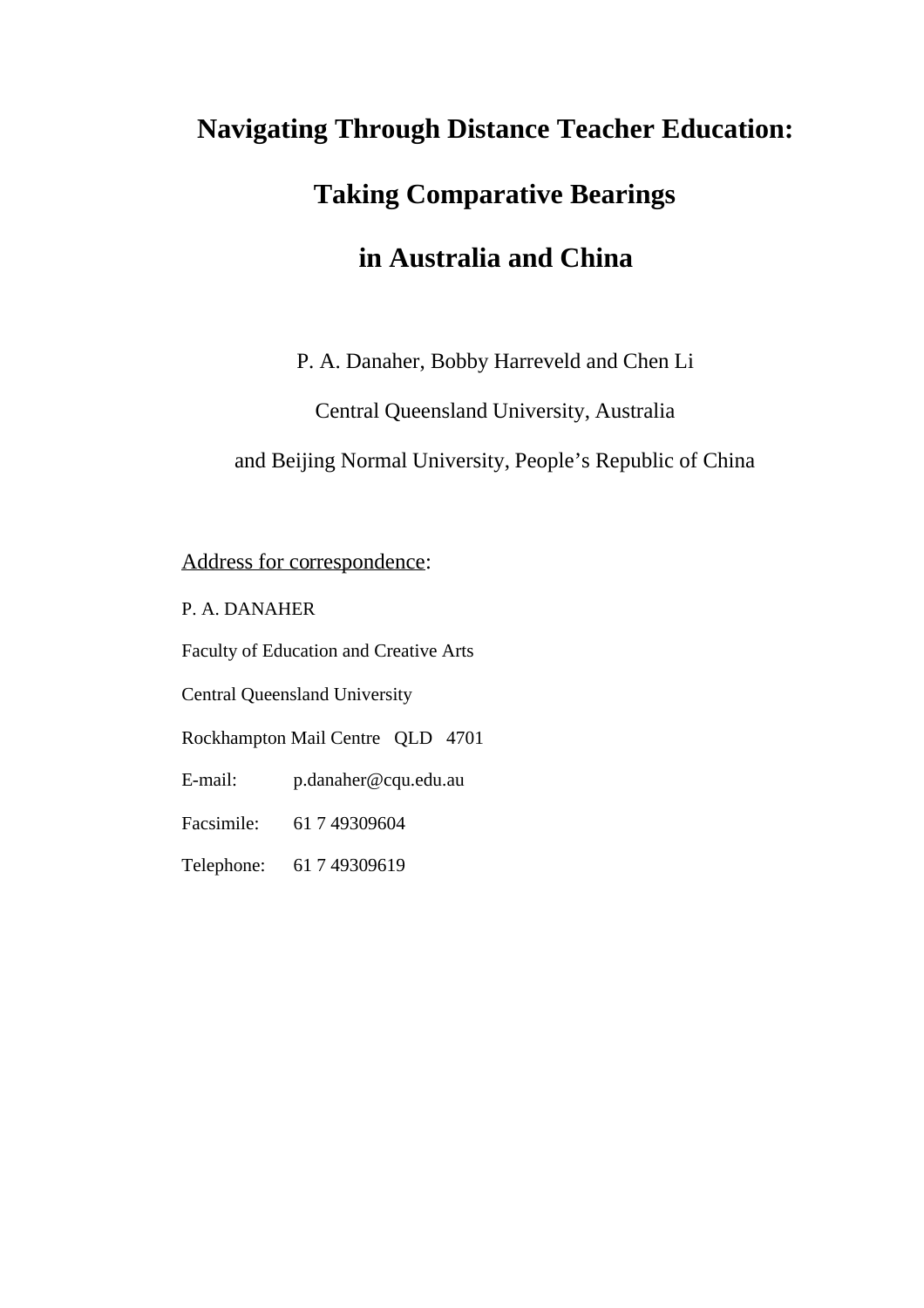### **Notes on authors**

**P. A. Danaher** is Senior Lecturer in Open and Distance Learning at Central Queensland University. *Address:* Faculty of Education and Creative Arts, Central Queensland University, Rockhampton Mail Centre, QLD 4702, Australia. Email <p.danaher@cqu.edu.au>

**Bobby Harreveld** is Lecturer in Professional and Vocational Education at Central Queensland University. *Address:* Faculty of Education and Creative Arts, Central Queensland University, Rockhampton Mail Centre, QLD 4702, Australia. Email <b.harreveld@cqu.edu.au>

**Chen Li** is Lecturer in Educational Information Engineering at Beijing Normal University. *Address:* Electronics Department, Beijing Normal University, Beijing 100875, China. Email <chenli@elec.bnu.edu.cn>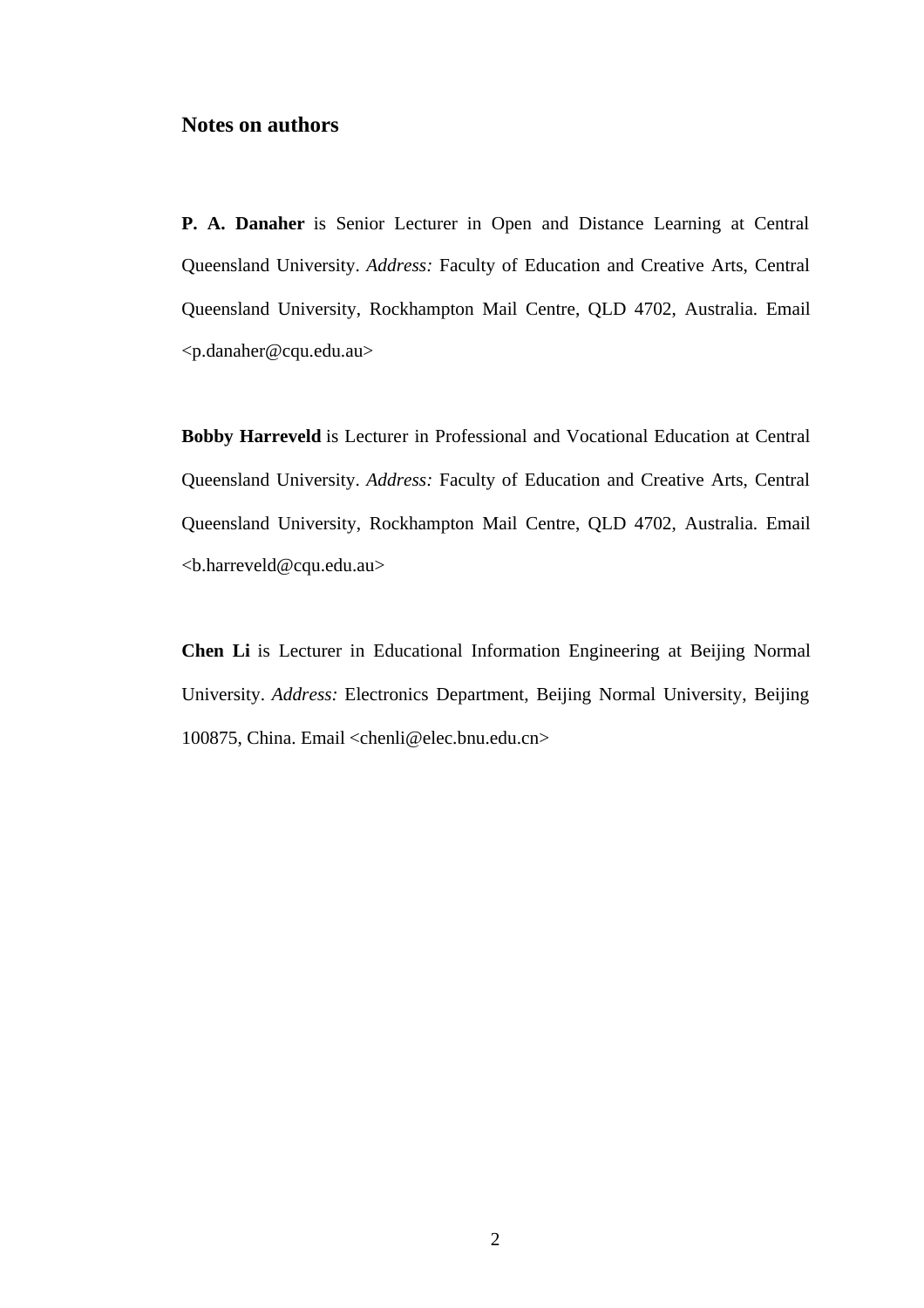## **Navigating Through Distance Teacher Education: Taking Comparative Bearings in Australia and China**

#### **ABSTRACT**

This paper compares the approaches to course design and implementation for distance education students in two faculties of teacher education: one in an Australian regional university, the other in a Chinese metropolitan university. The comparison is predicated on the need for navigational tools to be deployed by staff members in both faculties to steer through the 'sea' of distance teacher education. The paper elaborates three fundamental influences on how those tools are selected and implemented: globalisation, de-differentiation and marketisation. The authors argue that international comparisons and research collaborations of this kind can facilitate effective navigation that promotes both student and staff satisfaction with distance teacher education. This is crucial if the professional and collegial agency of individuals and groups involved at all levels of distance teacher education is to receive the appropriate analytical recognition and political validation necessary for productive and mutually beneficial relationships between 'producers' and 'consumers' in this dynamic and sometimes turbulent 'sea'.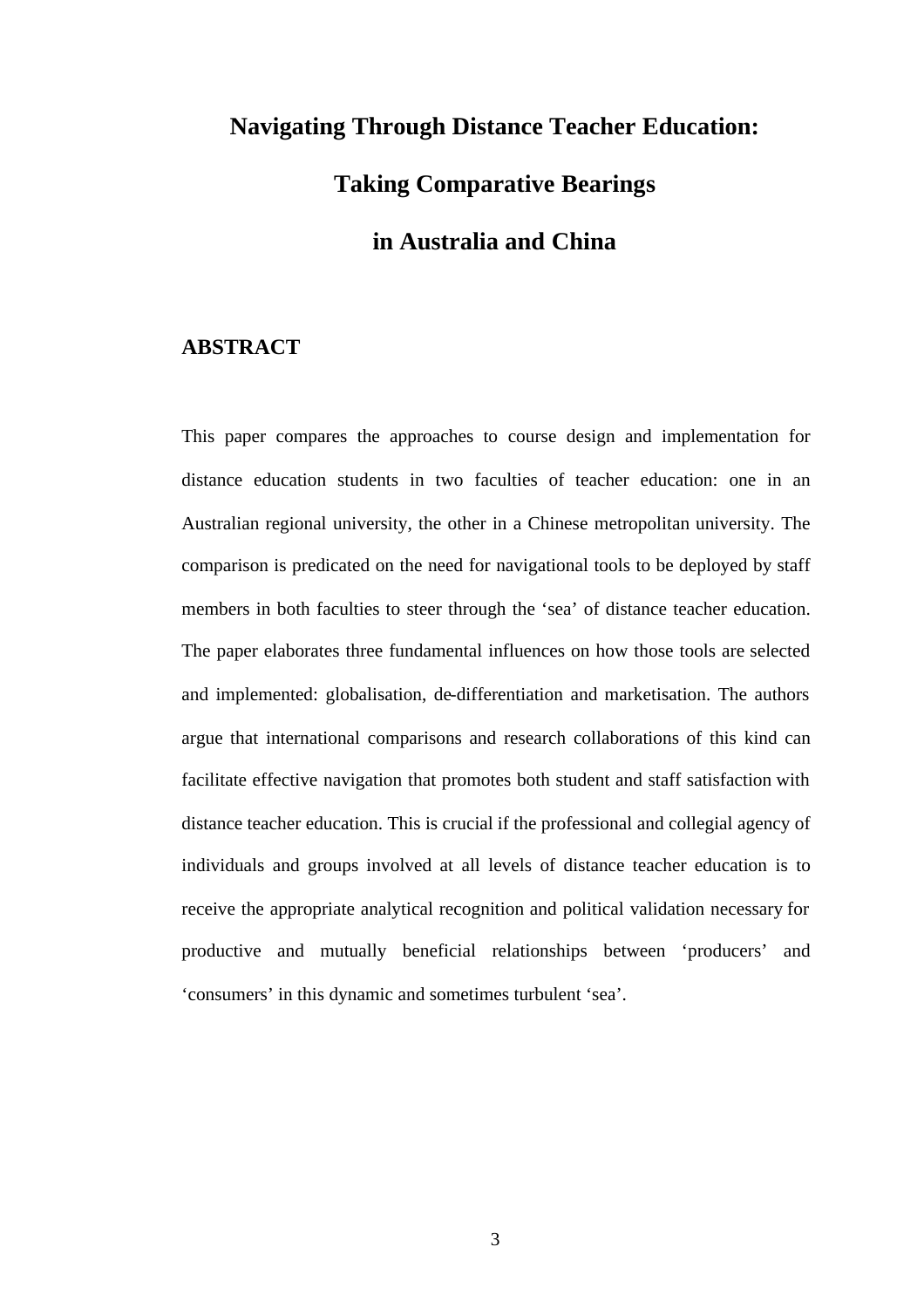#### **INTRODUCTION**

The metaphor running through this paper is of distance teacher education as a sea requiring the deployment of appropriate tools if the sea is to be safely and effectively navigated. This metaphor derives from the observation that both distance education and teacher education – two distinct but interrelated fields – are highly complex and stressful enterprises, requiring practitioners to engage with a host pressures, some separate and others overlapping. Current change factors include deprofessionalisation and reprofessionalisation of teaching (Seddon, 1997, 1999), the management of information technology in open and distance education (Holt & Thompson, 1998) and the debate about whether the appropriate 'place' for teacher education programs is universities or workplaces. When these factors are joined by the more enduring concerns of distance educators – access and equity, motivation and drop out, cost effectiveness – there is no doubt that distance teacher educators live in 'interesting times'.

In Lepani's (1998) scenario of the challenges for education in the digital age, learners are positioned as knowledge navigators. They operate from an information technology platform while using many different resources, including people with expertise and a range of learning programs to perform particular tasks. She argued that the challenges for educators lie in how we design learning because knowledge based navigators are increasingly operating along different neural pathways from those dictated by linear print and thinking processes.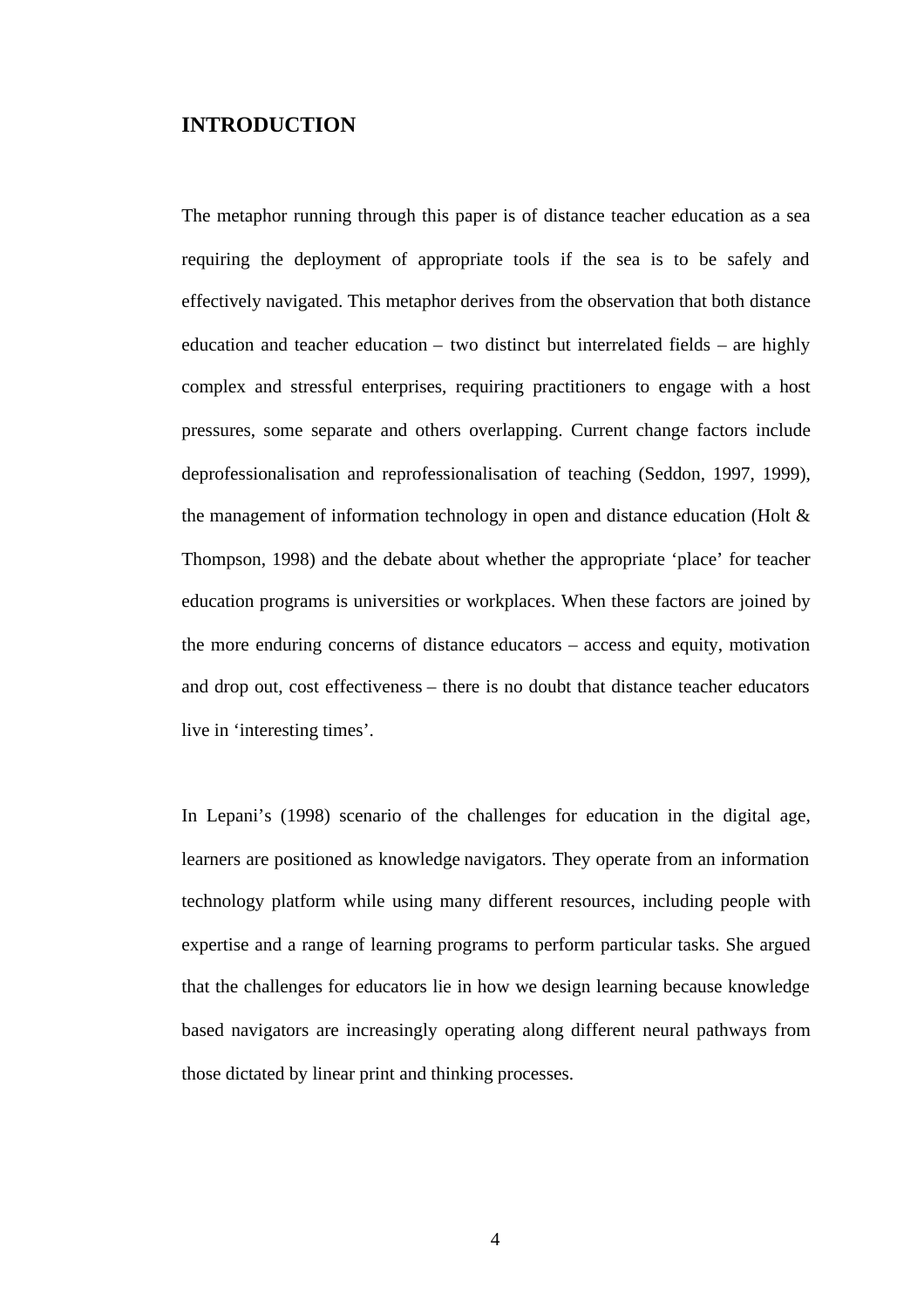We see distance teacher educators as 'learning navigators' whose job is to read the signs around them and deploy appropriate navigational tools in response to those signs. In the sea of distance teacher education (distance understood in both spatial and temporal terms), we are navigators for our students' learning as well as our own. Furthermore, we contend that taking internationally comparative bearings on these signs makes a great deal of sense in a world in which globalisation holds such sway as a dominant discourse. We mean by this, not that we wish to demonstrate that one country is 'doing better' in its navigation than another, but rather that similarities and differences in navigational equipment and technique from country to country might conceivably assist every putative navigator, regardless of location.

Pendell (1997, p. 25) has emphasised the "need to understand the educational practices of the specific culture, including an in-depth, systematic examination of that culture, its assumptions and practices". Kwon and Danaher (1999) extended Pendell's analysis, partly by contesting the essentialism of her "dimensions of cultural variability", in their comparison of open and distance higher education in Korea and Australia. Here we compare university structures and delivery practices in distance teacher education in an Australian regional university and a Chinese metropolitan university. The focus is on some of the more significant influences on the ways in which teacher educators navigate through the sea of distance teacher education. We have selected three such influences: globalisation, de-differentiation (Campion, 1997) and marketisation. On the basis of this account, we argue that international comparisons and research collaborations of this kind can facilitate effective navigation that promotes both student and staff satisfaction engagement with distance teacher education.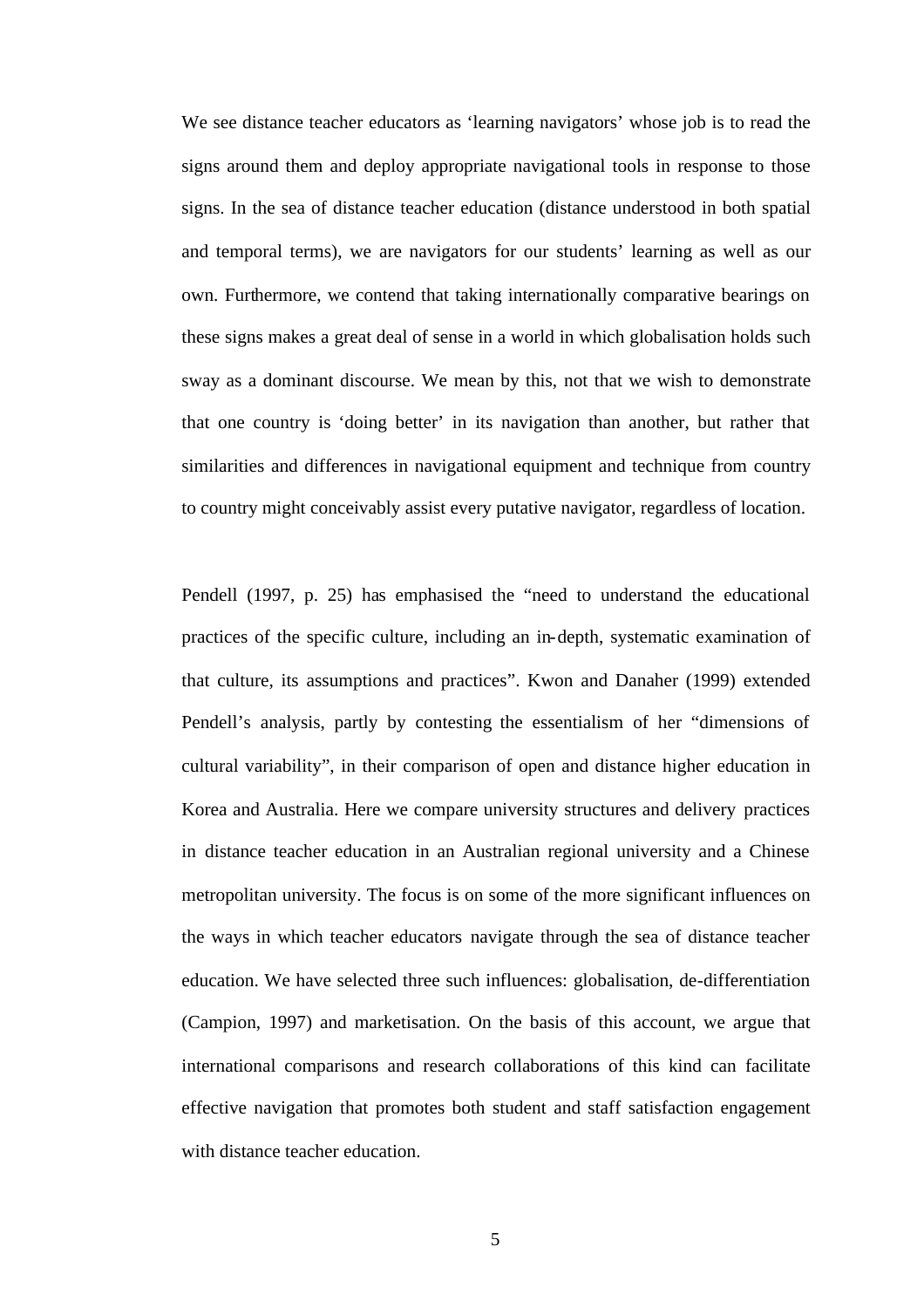## **CONTEXTUAL INFORMATION**

Central Queensland University (CQU) is one of Australia's thirty-six public universities. Formerly the Capricornia Institute of Advanced Education, it was for some time designated one of Australia's eight distance education universities, a classification that has been made obsolete as most if not all Australian higher education institutions move to a 'multi-mode' enrolment (a point that we elaborate below). CQU operate five regional campuses (Bundaberg, Emerald, Gladstone, Mackay and Rockhampton), three Australian campuses for the exclusive use of international students (Brisbane, Sydney and Melbourne) and one offshore international campus (Fiji).

At the end of 1999, CQU had about 15,000 students enrolled in programs across its five faculties (Arts, Health and Sciences, Business and Law, Education and Creative Arts, Engineering and Physical Systems, and Informatics and Communication). Of those, about forty-three per cent were classified as 'distance education students'. Such students have for recent years constituted approximately one half of the university's total enrolments. As we elaborate below, responsibility for preparation of materials for these students is shared between academic staff in the faculties and instructional designers and support staff in the Distance and Flexible Learning Centre (DFLC).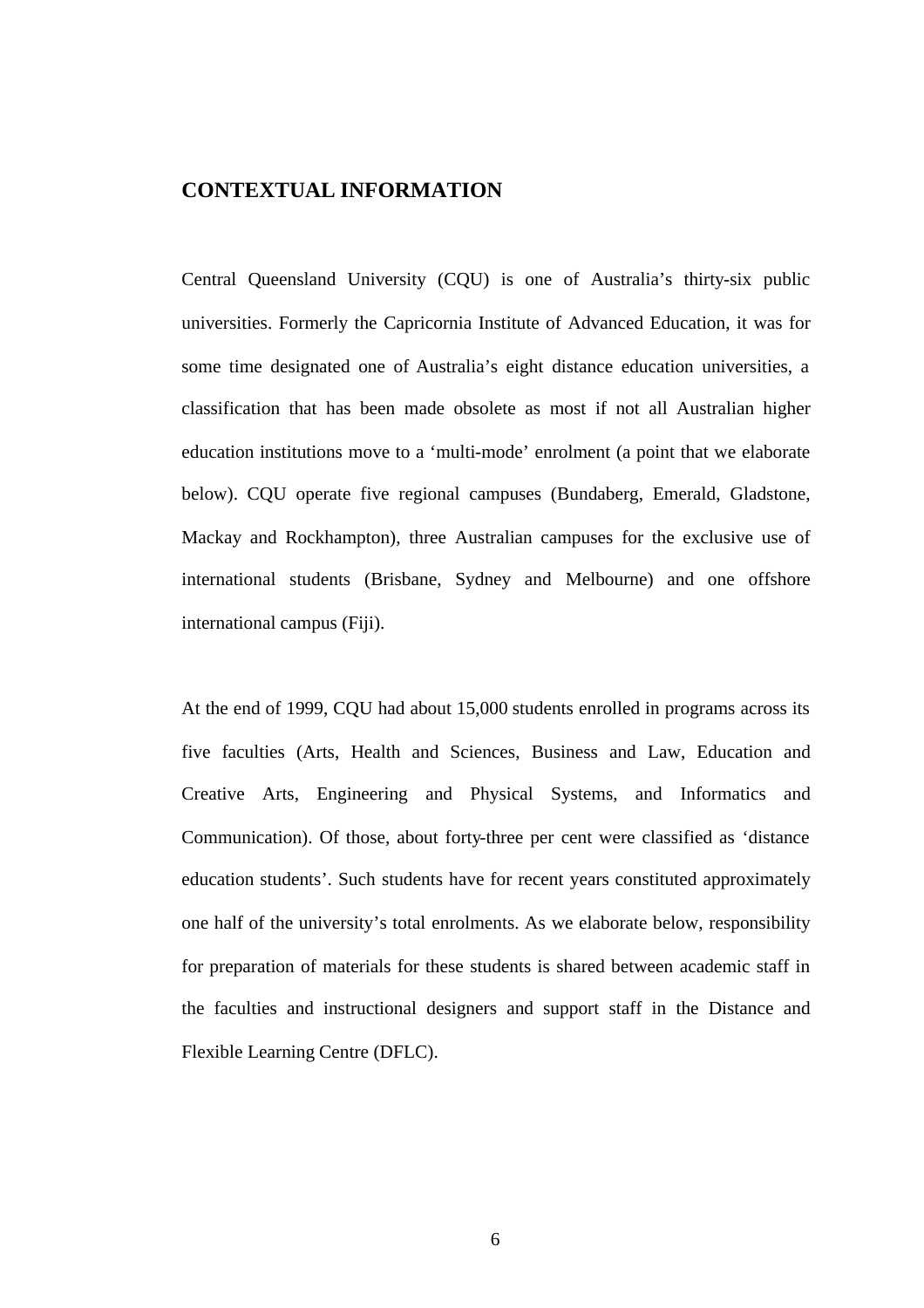Within the Faculty of Education and Creative Arts at CQU, program offerings have diversified considerably from the earlier exclusive catering to primary and then secondary pre-service teachers and in-service teachers. These offerings now include early childhood education, vocational education and training, and postgraduate education. As we indicate below, constraints on these offerings include respective registration requirements.

The Beijing Normal University (BNU) is the leading university in China's teacher training sector. It grew out of the Faculty of Education of the Metropolitan University, founded in 1902. The Women's College of Education of Peking University and the Catholic University merged into BNU in 1931 and 1952 respectively. There are over 6, 000 undergraduates, over 1,730 postgraduates, over 7,000 students in continuing and distance education, and 600 foreign students.

Over the past century BNU has been dedicated to preparing students for teaching positions in elementary and middle schools. The university is now striving to establish itself as a socialist teacher training university with a focus on training high quality teaching personnel, to establish its place in the front rank of Chinese universities nationally, and to enhance its international position.

The College of Continuing Education at BNU is dedicated to in-service teacher training and adult education. During the past two years, following the rapid development of the Chinese economy, increasing numbers of in-service teachers have enrolled in distance education courses for certificates or degrees. Now 4,000 students are studying these distance education courses. The subjects available for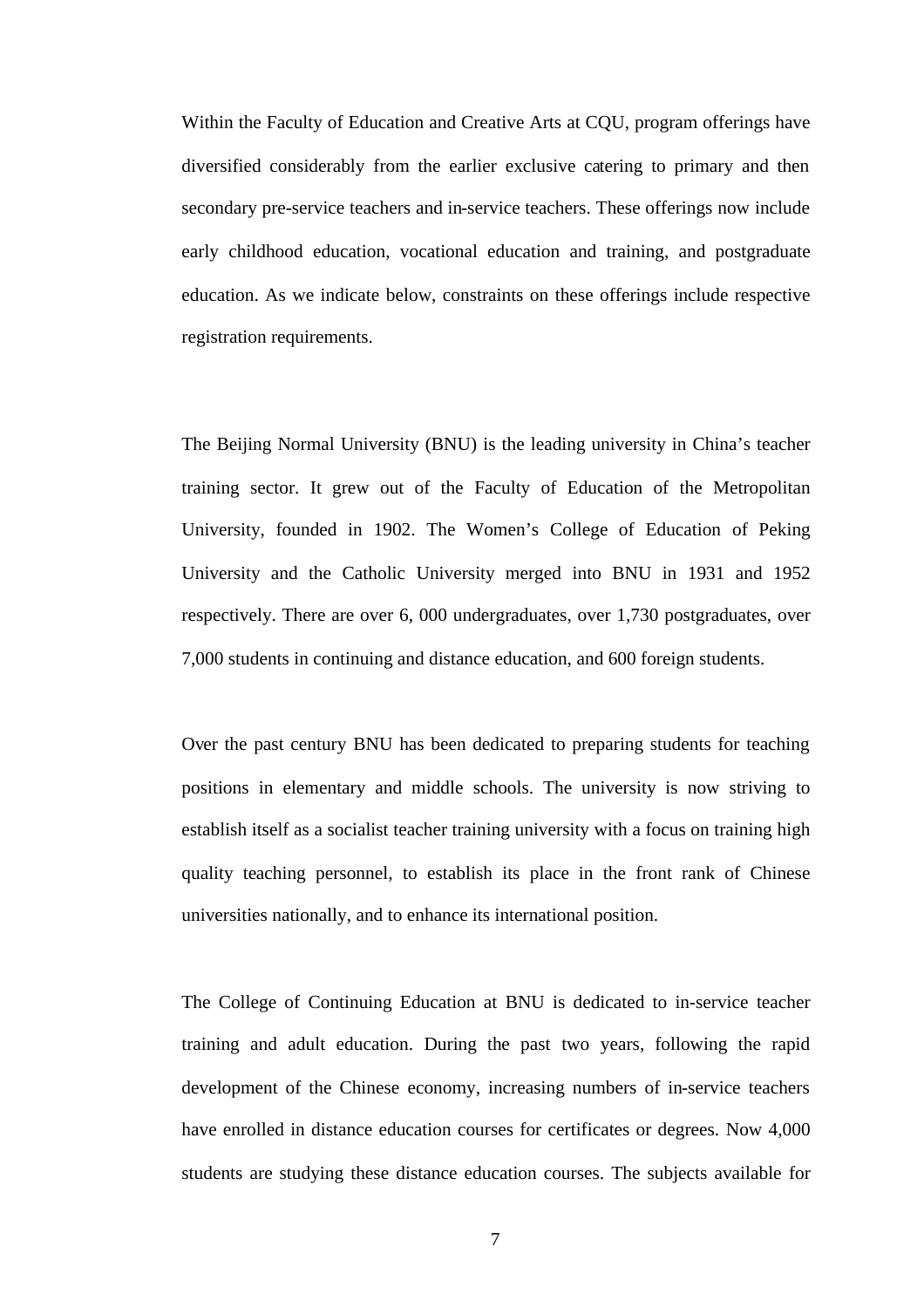distance learning are increasing in number in order to meet the rapid growth in demand for in-service teacher training.

#### **GLOBALISATION**

We noted above globalisation's status as a dominant discourse in distance education. Certainly the proposition that communication technologies have been deployed in ways that erode the significance of national and regional boundaries has received sustained academic attention (see for example Edwards, 1995, Evans, 1995 and Field, 1995 on links between globalisation and post-Fordism, and Rowan, Bartlett and Evans, 1997 on globalisation and localisation).

With regard to the impact of globalisation on such crucial issues as equity of access to education, we take a generally optimistic view, encapsulated in Edwards' (1994, p. 11) assertion: "Thus, the integration of the globe reconfigures rather than supplants diversity". However, we are also conscious that globalisation can be construed as a disguise for unelected, unaccountable and largely invisible multinational companies and cultural elites pushing their own agendas, and that globalisation can potentially replicate rather than transform the existing socioeconomic and political divides. Our ambivalence about the influence of globalisation in guiding the actions of distance teacher educators is neatly summed up in Bhabha's (1994, p. 216) reference to "the anxiety of enjoining the global and the local".

We regard localisation as the specific spatial and temporal sites where forces such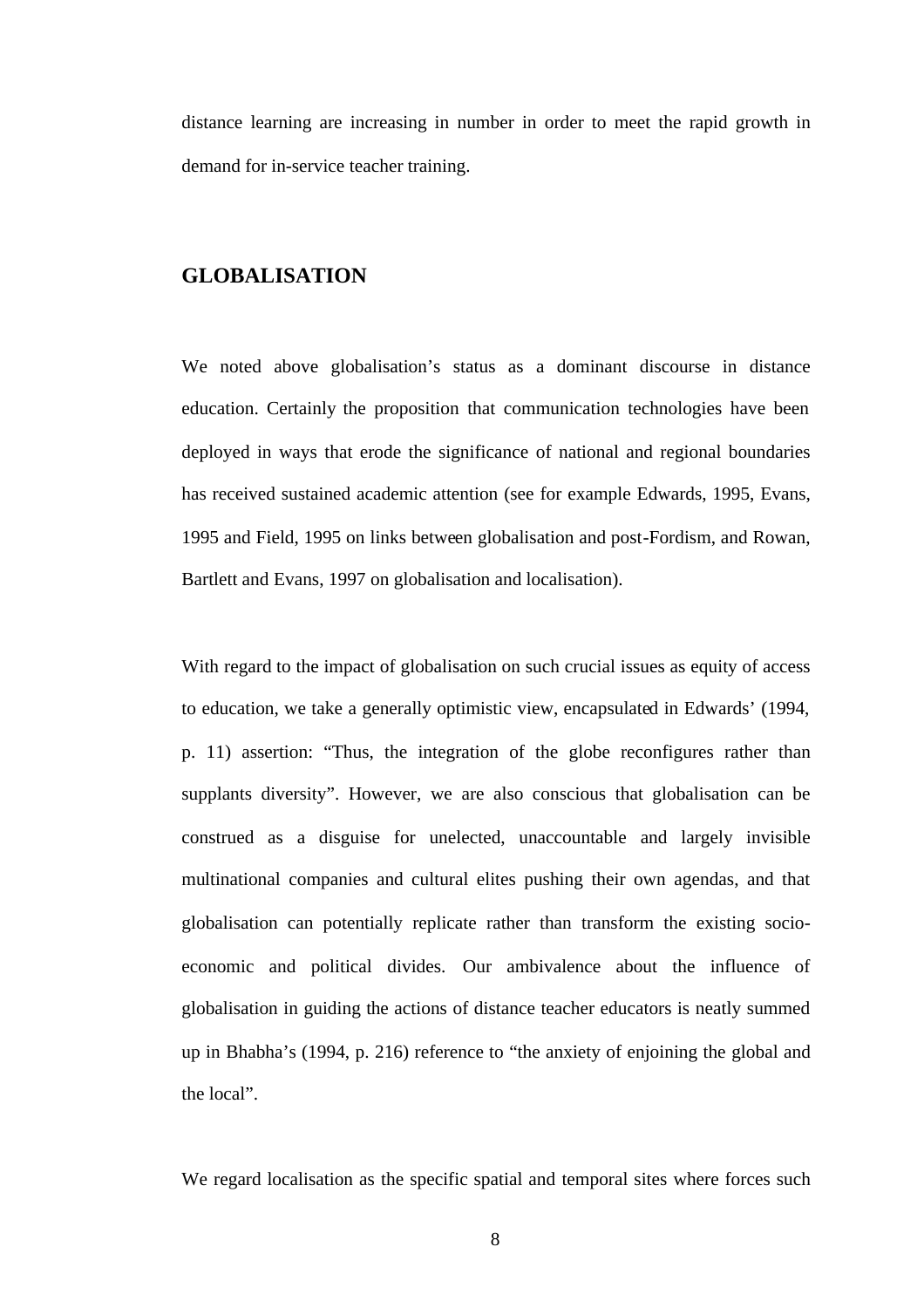as globalisation are played out. This derives from the paradox that 'place' assumes greater, not less, importance in distance teacher education at the same time that communication technologies are supposedly decentring space and time. This paradox is encapsulated in Evans' (1997, pp. 21-22) comment:

However, a sense of place, of home, of belonging, is important to me. In some ways I might be a 'global citizen' or a 'virtual invader', but I know where I belong, and it isn't in cyberspace or any other 'virtual reality'.

The point that we are emphasising here is that globalisation and localisation, and the interplay between these terms, constitute landmarks in the work of distance teacher educators. Each landmark simultaneously is perceived as potentially an opportunity towards which such educators might wish to steer or a threat that they might wish to avoid. Whether each landmark is an opportunity or a threat depends on how individual distance teacher educators, working within the specific contexts of the irrespective institutions, elect – or are pressured – to engage with that landmark, according to their intentions and the perceived consequences of such an engagement.

#### Perspectives from Australia

The forces of globalisation have steadily elided the conceptual and administrative distinctions among different student 'types'. At CQU, the enrolment designations of students as 'part-time' or 'full-time', 'internal' or 'external' are already redundant, even though they still appear on enrolment forms. Anecdotal evidence from the successful trialing of short, intensive, face-to-face seminars or workshops across a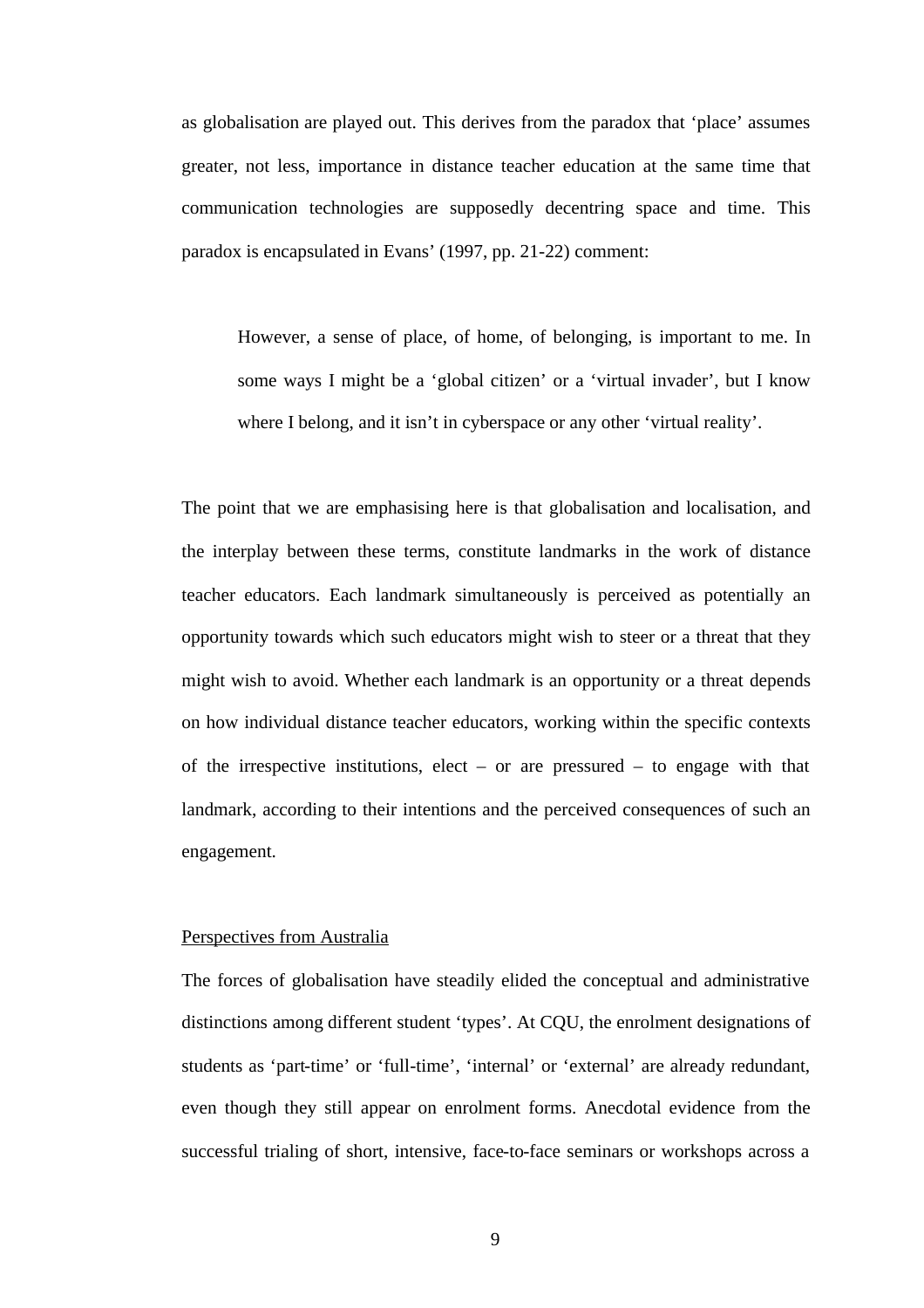variety of teacher education programs within the Faculty of Education and Creative Arts in late 1999 and early 2000 suggests that we will continue to use various combinations of synchronous and asynchronous communications in a multi-mode delivery of teacher education programs (Harreveld, 1999a).

In practice, this means that as lecturers navigate appropriate learning pathways for the range of students enrolled in their courses, their categorisation as students 'internal' or 'external' to the university becomes irrelevant. If lecturers-asnavigators consider synchronous, interactive, face-to-face communication is needed, then they will choose from videoconferencing, videostreaming, audiographics, teleconferencing and intensive seminars/workshops, as well as the more traditional weekly lecture and tutorial. This may or may not be 'buddied' with email discussion lists and/or print-based study materials (electronic via the Internet or 'hard' copy paper via the post), plus audio or videocassettes, CDs or computer software programs specific to each course. CQU's current administration system links the functions of student admissions and enrolments with the Faculty's program advisors and registrar as well as DFLC. While this system requires continuous improvements, it is positioned to cater for all students as 'multi-mode' enrolments, thus reflecting the realities of course design and delivery in teacher education at CQU. In particular, those enrolments demonstrate conceptual and administrative changes that need to accompany ongoing globalised shifts in the university's clientele, focus and mission.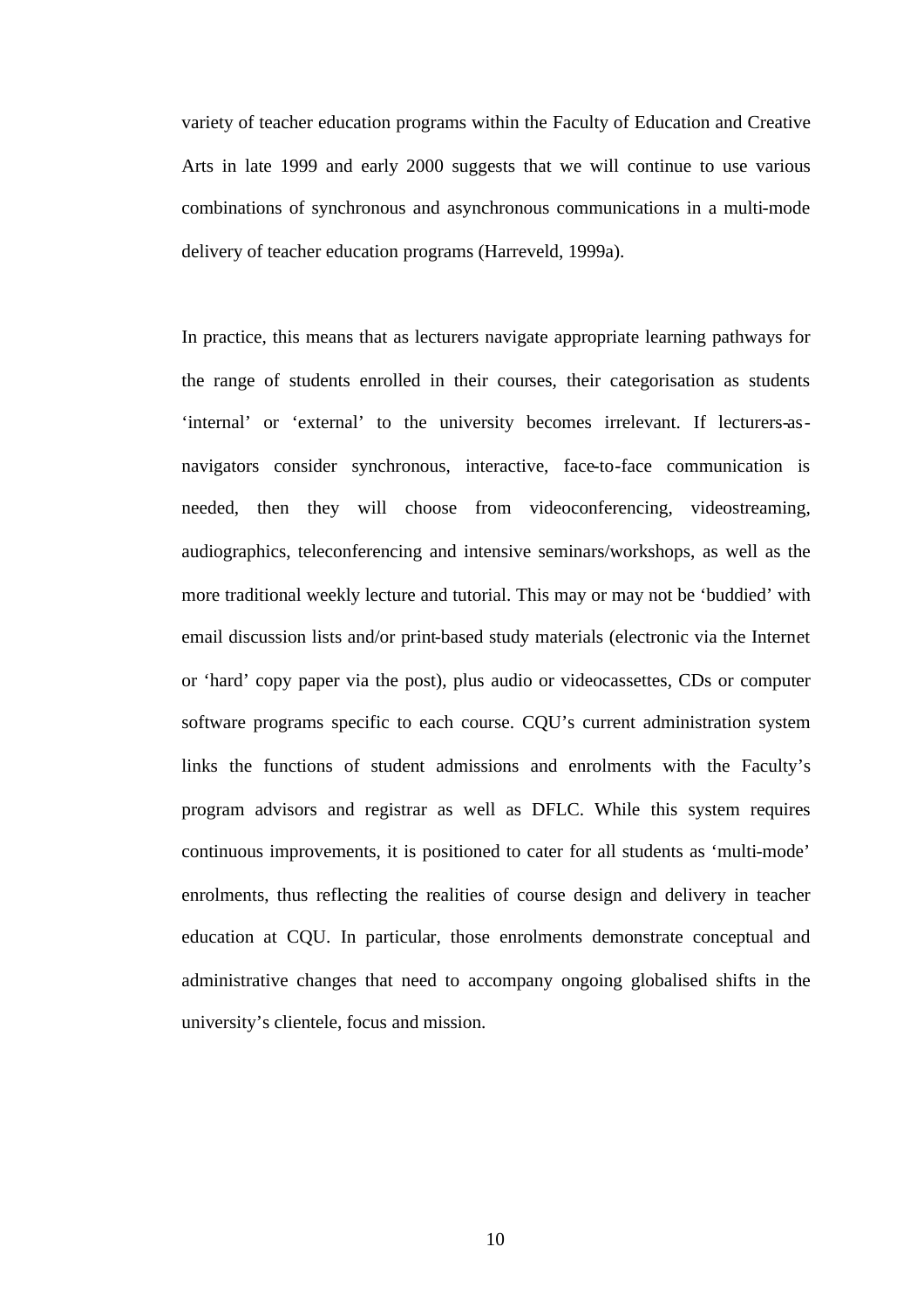#### Perspectives from China

The central government's endorsement of the move from an 'industrial society' to an 'information society' (Chen, 1999, p. 39) appears to reconfigure rather than supplant diversity in teacher education. Since 1998, four universities have been selected to trial the use of synchronous information technologies such as International Services Digital Network (ISDN) and live satellite broadcasts. For the last forty years, China's distance teacher education has gone from a print-based correspondence delivery platform to radio and television broadcasts. These communications were asynchronous with local tutors on-site conducting the classes in each learning community. Changes to an information technology based delivery platform and subsequent organisational structures will inevitably erode the current signifiers of international, national and regional boundaries. In a country as geographically large and culturally and economically diverse as China, the navigational challenges for distance teacher educators are emerging.

Unlike Australian university students, Chinese distance education students are separated by "different courses, different administration methods and different entrance requests" (Chen, 1999, p. 35). This separateness (which can lead to marginalisation) of distance teacher education students will be eroded as more universities and schools are encouraged to offer open and distance education. To facilitate this, the Chinese Education and Research network (CERNET) and the satellite education network will be used to build a new technical infrastructure while also developing new learning software, administrative methods and legal frameworks (Chen, 1999, p. 39). If these developments continue as planned, we will see an "unsteady, problematic, profound process of change" (Moran & Myringer,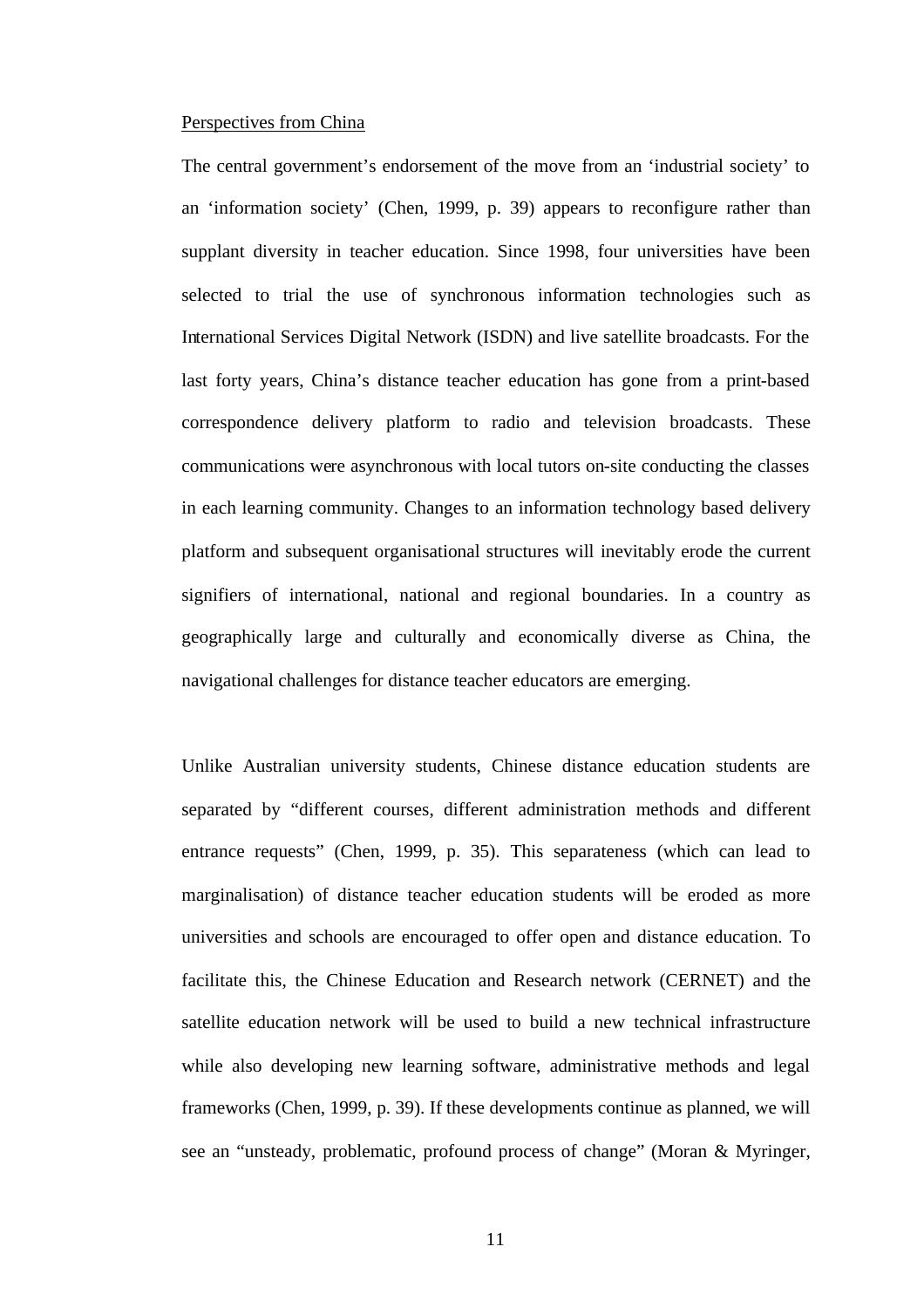1999, p. 57) which may eventually transform the basic assumptions and practices of university teacher education in China. One of the catalysts of change that may function as an opportunity or a threat will be the interactivity of synchronous and asynchronous communications among local (and eventually global) learning sites. These are some of the ways in which distance teacher educators at Chinese universities such as BNU engage with the forces of globalisation.

We have argued in this section that distance teacher educators at CQU and BNU have engaged in multiple ways with the influences on their work exercised by globalisation. This engagement has differed from one site to the other, and also from one educator to another, demonstrating anew the point that globalisation's influence is mediated by, and played out at, localised sites. What we have highlighted is that globalisation is a crucial landmark guiding the navigational practices of distance teacher educators as they carry out program design and implementation. These practices are significant elements of each institution's response to the imperative to be among the 'global players' in the teacher education marketplace.

## **DE-DIFFERENTIATION**

Another crucial influence on the work of distance teacher educators is dedifferentiation. Campion (1997) related de-differentiation to the proposition that, despite claims of 'consumer sovereignty' in the education marketplace, producers exhibit – and exploit – a considerable capacity to reduce the number and range of products available for purchase. Campion cited Du Gay's (1994) explanation of de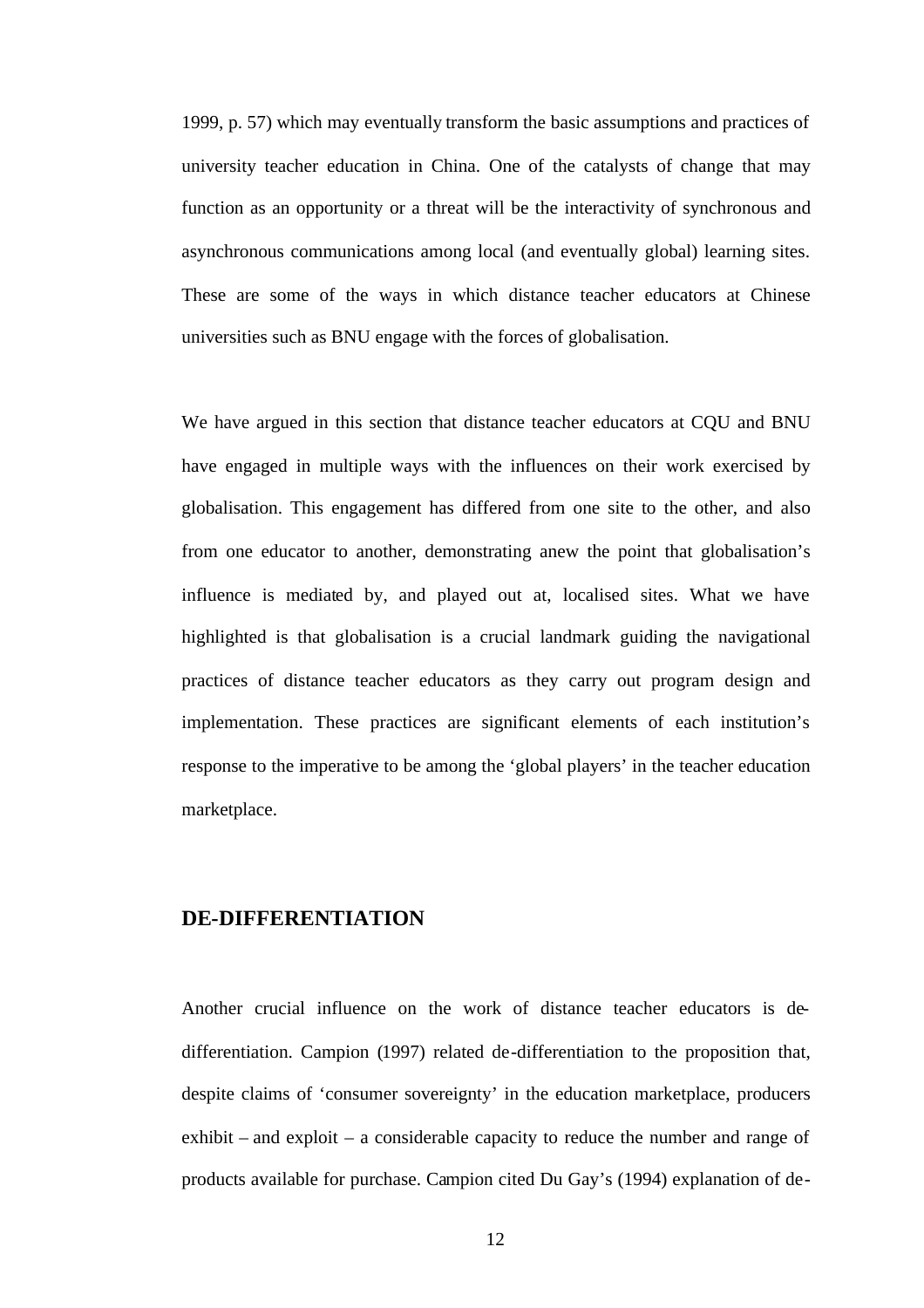differentiation:

… the story begins with the market. As a variety of social spheres have become increasingly 'market dependent' their different modes of operation and calculation have been subsumed under the overriding logic of one form of rationality: the 'economic'….The 'levelling function' this process performs ensures that formerly diverse institutions, practices, goods and so forth become subject to judgment and calculation almost exclusively in terms of market-based criteria; in other words, the process of dedifferentiation or implosion involves increasing dominance of what Lyotard

(1984) terms 'the performativity principle'. (Cited in Campion, 1997, p. 58) Furthermore, Campion argued that "distance education has to accept some special responsibility for bringing some of these resources to bear across the education sector" (p. 59).

So de-differentiation, with or without distance education, has been claimed to inhibit cultural heterogeneity and promote the homogenising potential of globalisation. This possibility certainly exercises the minds of distance teacher educators when designing and implementing courses and when responding to student evaluation of teaching. Yet in examining this issue it is important to consider the 'logical other' to de-differentiation, cultural diversity. Given the enduring significance of place in distance education noted above, we contend that there is a corresponding continuity in the importance of cultural diversity. For us, cultural diversity consists of the multiple spatial and temporal sites where interacting forces coincide. We endorse a multidimensional approach to

13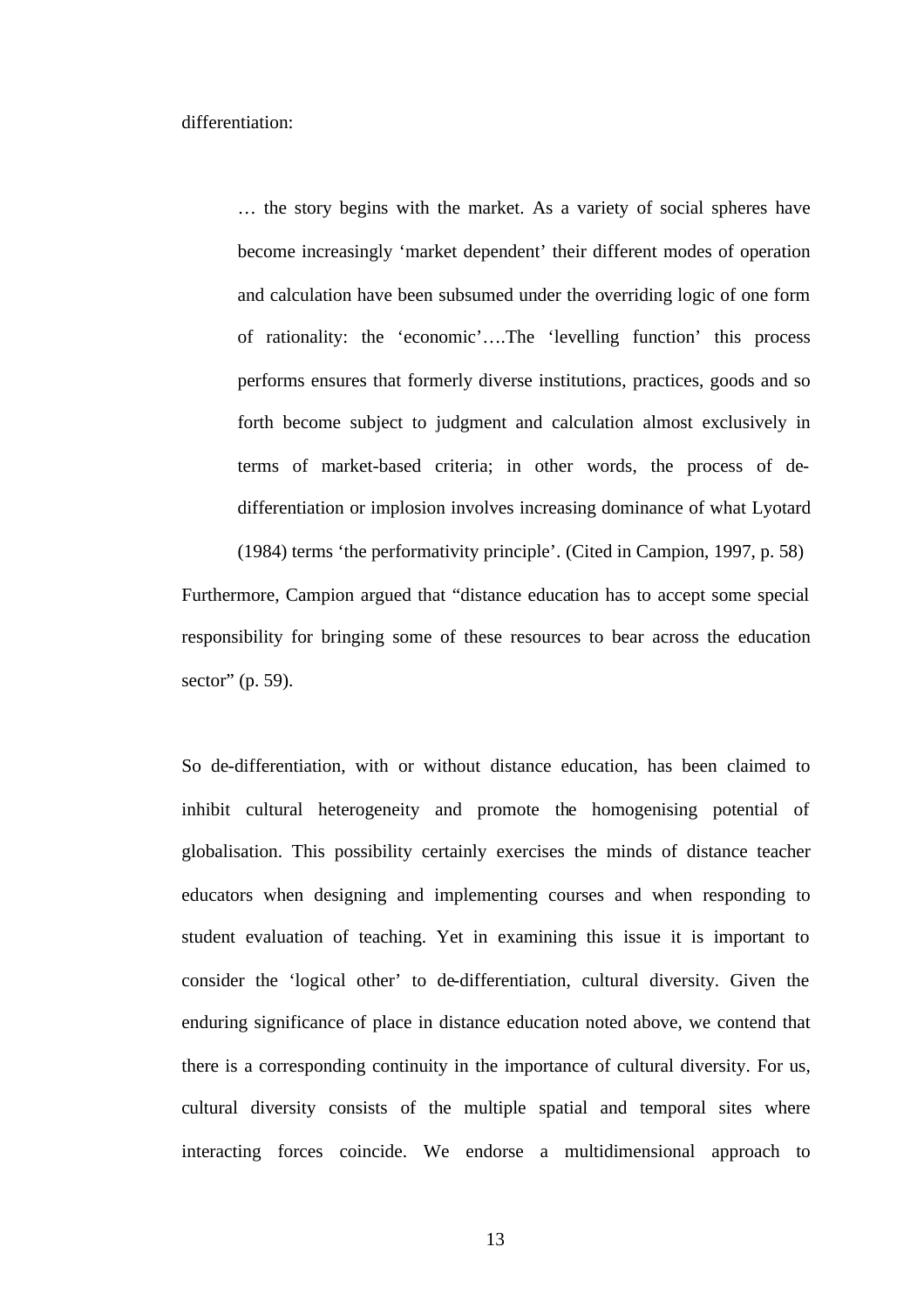international comparative distance education research that recognises and celebrates cultural differences at the same time that it identifies convergences. Here the political dimension of the debate is crucial. For example, we applaud Smith and Smith's (1999, p. 77) reference to

...the danger of being new colonialists who assume that the organisational, knowledge and belief structures that we develop in the English speaking West will transfer without adaptation to another culture.

Thus de-differentiation, which narrows the cultural options available to distance education students and staff members, and cultural diversity, which seeks out and celebrates instances of difference, are two more potential opportunities and threats with which distance teacher educators need to engage.

#### Perspectives from Australia and China

Professional continuing education for teachers is being fostered by central or federal governments and employing authorities through political legislation and financial support, with the concurrence of professional associations (Chen, 1999; Guiton, 1999; Harreveld, 1999b). Distance teacher educators mediate the learning needs of individuals and cohorts of teachers on the one hand, together with the workplace performances and competencies required by education systems funded from the public purse on the other. At both CQU and BNU, teachers have participated in professional development programs in which teacher educators have navigated learning pathways with teachers-as-students using a range of new information technologies (Chen & Chen, 1999; Harreveld, 1999b).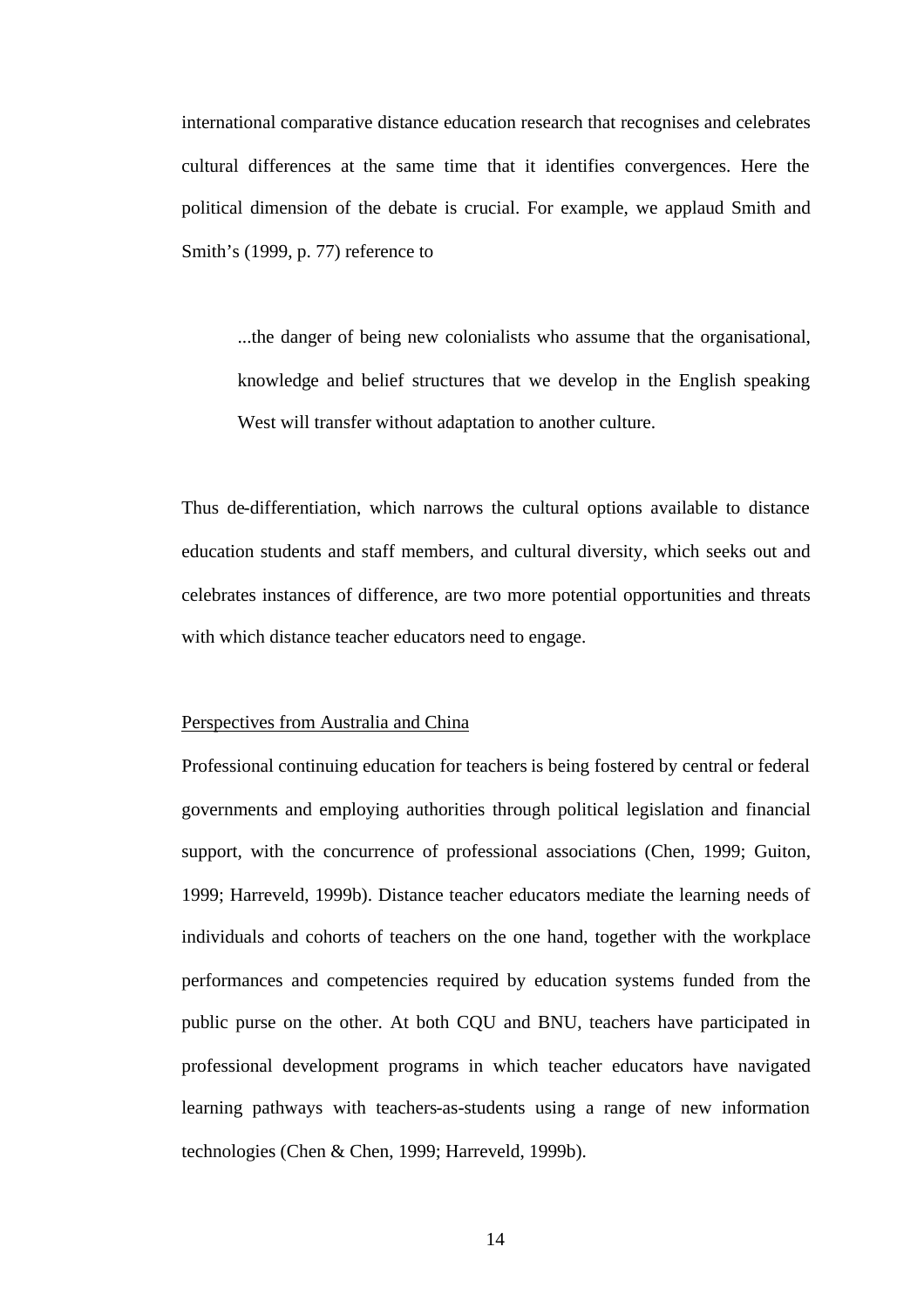These programs have provided opportunities for continuing lifelong education for teachers which gives them options for further credentials, updating of current knowledge and skills or the ability to change direction into a different discipline area (Guiton, 1999; Harreveld, 1999a). In both programs, the needs of the learners and improvements in the technical and human support systems are paramount. It is here that our skills as navigators are needed. We have to understand the nature of the shoals waiting to shipwreck planned learning and teaching processes, yet also remain connected with concurrent, sometimes competing, individual learning needs and expected organisational learning outcomes.

A key issue in both CQU and BNU is the influence of perceived cost effectiveness on the tension between promoting cultural diversity and implicitly endorsing dedifferentiation. That is, despite many distance teacher educators' best intentions, the pressures to narrow the range of educational products on offer to students is considerable. For example, CQU has certainly embraced the changes attendant on its previous exclusive focus on primary and secondary teachers having shifted to include the early childhood and vocational education sectors. Yet decisions about program offerings to different groups of students result from a complex interplay among such factors as genuinely held convictions about the mission to differentiate provision according to students' specialised circumstances and needs on the one hand and the financial implications of doing so on the other. Thus numbers of prospective students figure prominently as a consideration in deciding how broadly program offerings can be provided. This is financial prudence, but it can also potentially conflict with distance teacher educators' professional desires to design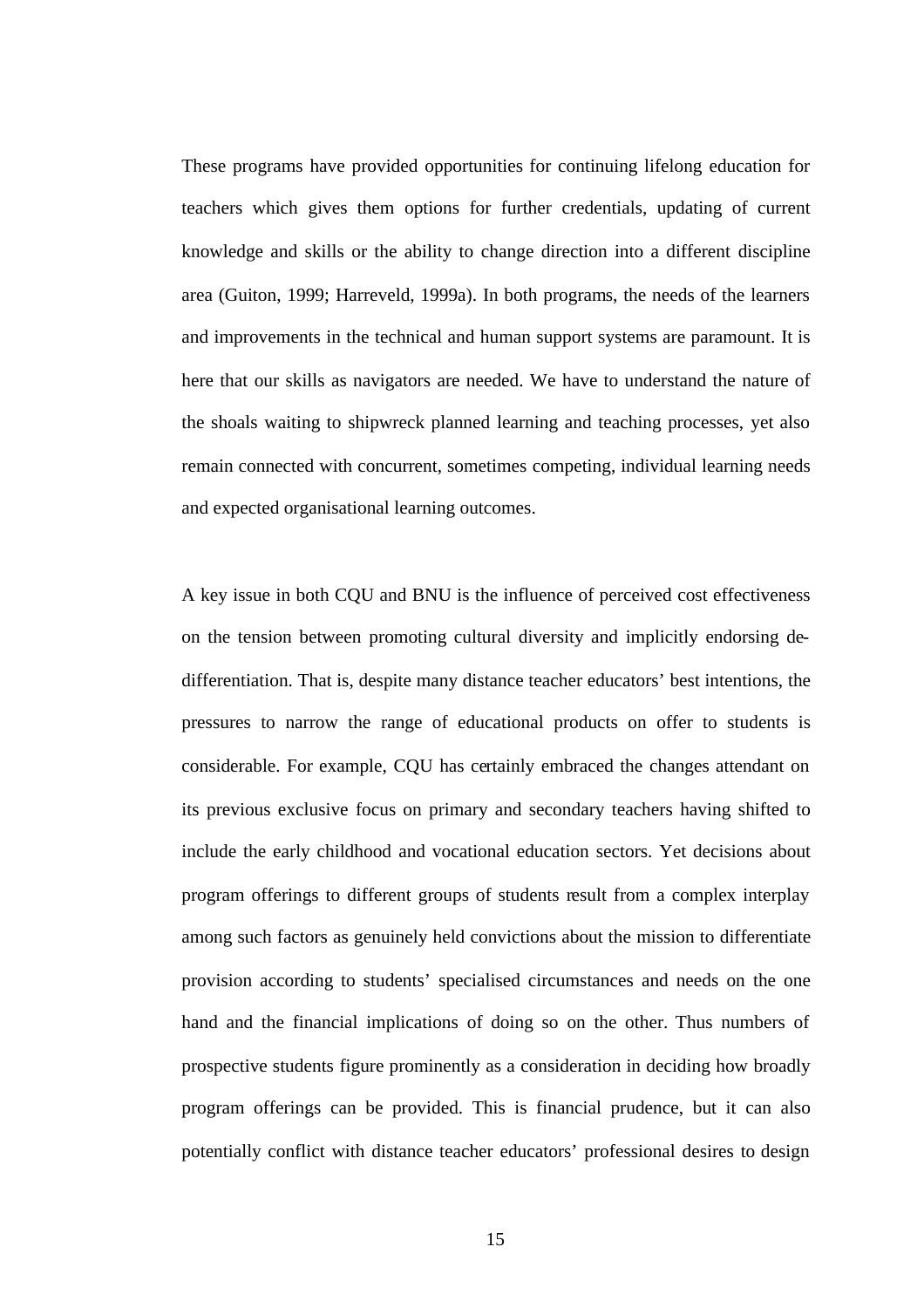and implement programs in ways that more precisely target specific student groups reflecting the broadest possible cultural diversity.

Similarly, at BNU there is continuing debate about how to balance cost effectiveness on the one hand and meeting the diversity of individual student needs on the other. According to the new learning theories, instructors should supply as wide a range as possible of learning materials and learning support technologies to students in order to address those needs. However, such a range is both expensive and very consuming of staff resources, particularly in distance education.

More fundamentally, this reinforces the need constantly to guard against distance teacher education's replication of existing power elites, and instead to work towards ensuring that prospective and practising teachers from across the socio-cultural spectrum are included routinely, rather than as 'special cases' when some extra funding is available, in program offerings. This point underscores our argument that the navigational skills required of distance teacher educators vary in complexity and context, and go to the heart of their professionalism and sense of vocation. Such skills include systematic instructional design, individualised tutorials through computer-mediated communication (CMC) technology and using technology to foster collaboration among students in different physical locations.

## **MARKETISATION**

The third influence on the work of distance teacher educators to be considered here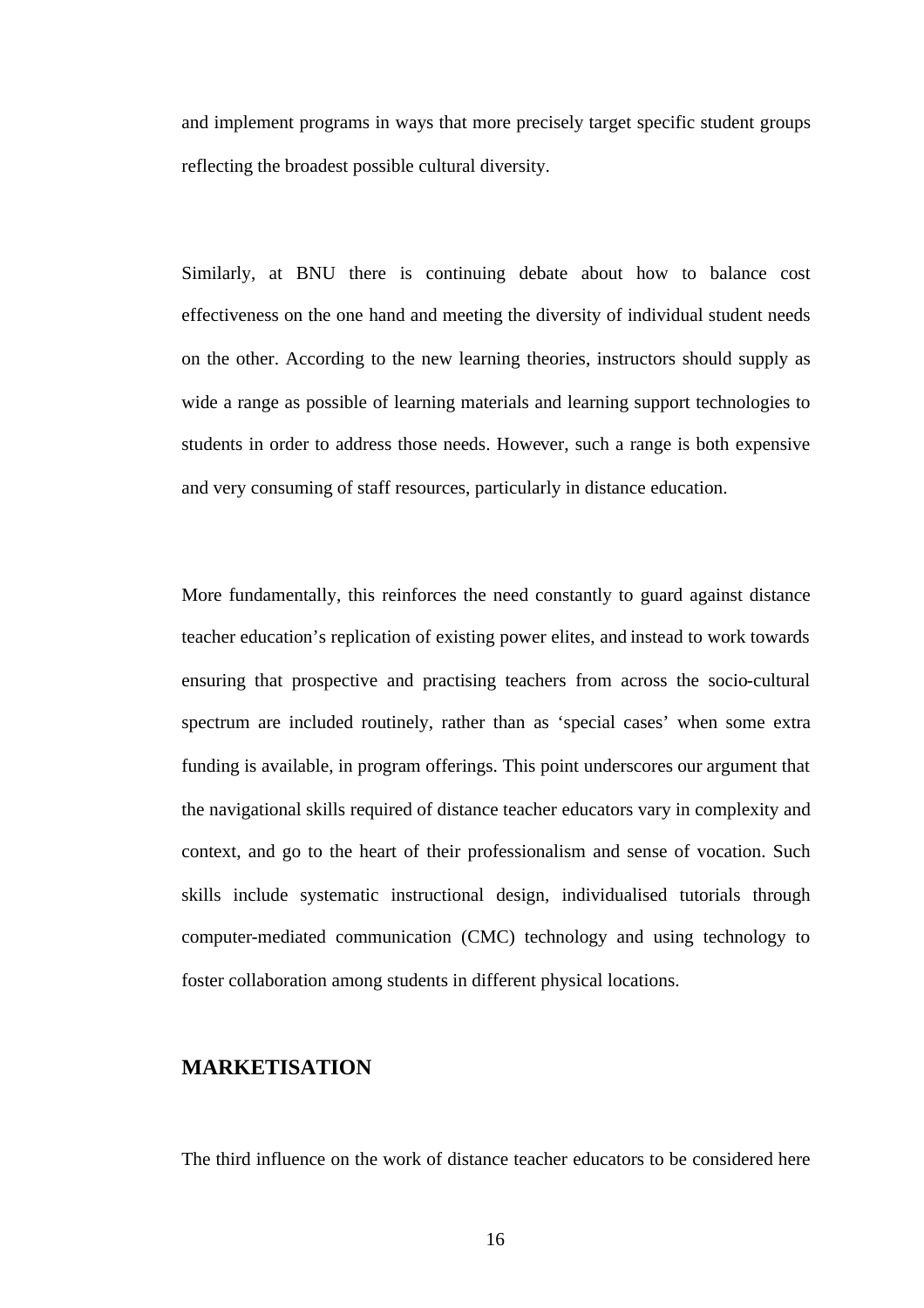– and one that is directly linked with both globalisation and de-differentiation – is marketisation. According to Marginson (1997), "institutional competitiveness has become the universal touchstone" (cited in Holt & Thompson, 1998, p. 223). Similarly we have already noted Du Gay's (1994) insistence that "the story begins with the market" (cited in Campion, 1997, p. 58). As we pointed out above in relation to de-differentiation, the rhetoric of marketisation emphasises consumer sovereignty and almost infinite choice of product. By contrast, the reality of marketisation is far more complex than this rosy picture conveys, and involves product standardisation, price fixing and the elision of non-economic dimensions of educational 'goods and services'. Yet, as with globalisation, we have no automatic assumption that marketisation is inherently 'good' or 'bad'. Instead, we propose a sharply focused ambivalence and an attentiveness to examples of marketisation reducing and/or increasing cultural diversity and social (in)equity as potentially productive responses to navigating around this particular opportunity or threat. Here Nunan's (1999) assertions that "predicting new structures and territories for distance education is best achieved by considering the operation of educational markets at the nexus" (p. 392), and that "Whatever the pathway it is clear that the processes and techniques of distance education will be employed in structures that are responsive to educational markets and competition" (p. 394), are relevant. In other words, marketisation is increasingly a 'given' or independent variable that distance teacher educators must include in their navigational plans.

There are several logically distinct possible navigational responses to the sighting of marketisation as a landmark on the horizon of distance teacher education. One possible approach is the enthusiastic embrace of marketisation of distance education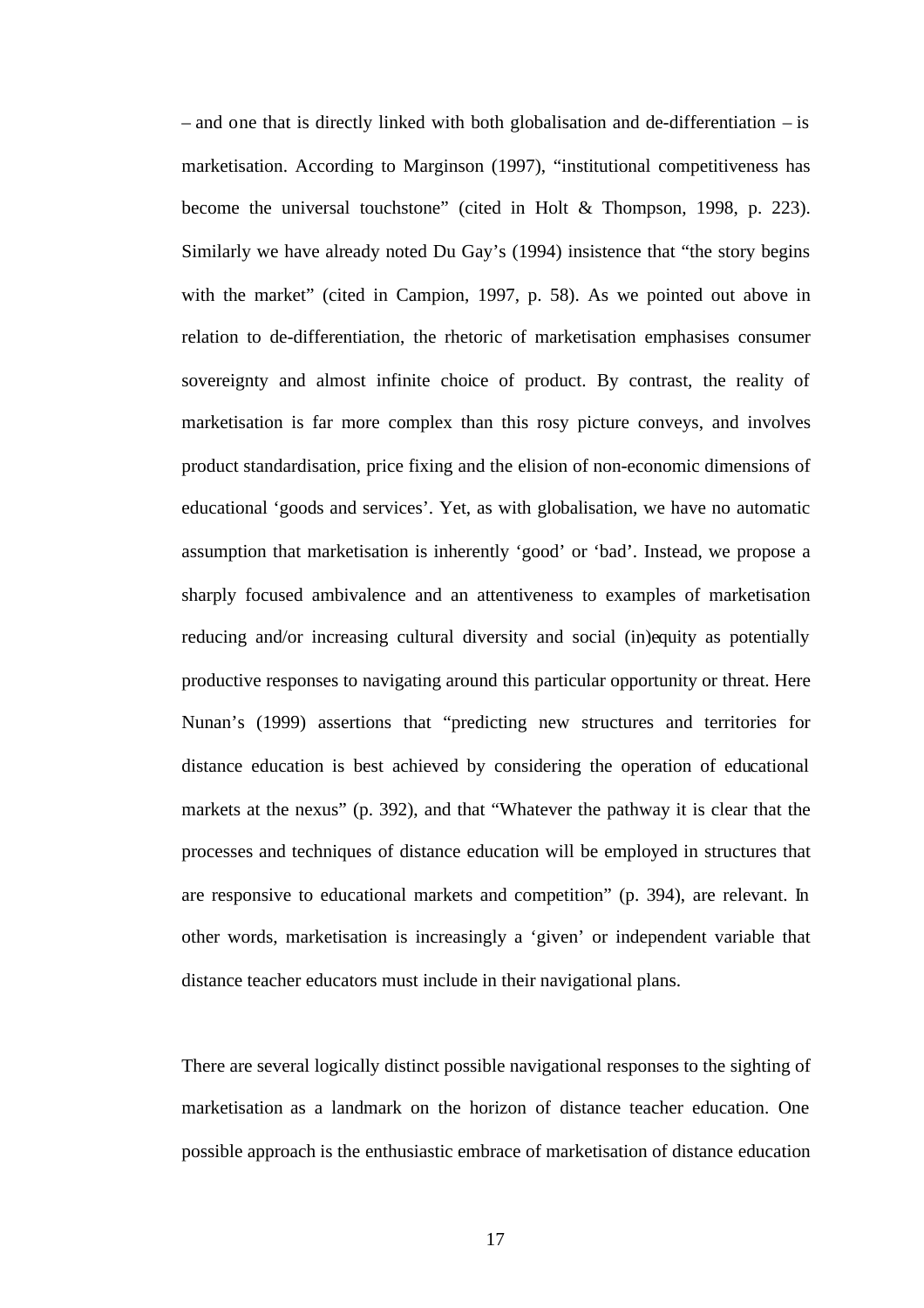as making higher education institutions more efficient and more nationally and internationally competitive. This approach is represented by Katz's (1999, pp. 48- 49) call to arms:

U.S. higher education is the envy of the world....[Yet] U.S. colleges and universities must overcome the natural conservatism of their faculties regarding this opportunity. The potential exists to produce new revenues through technology-enriched extensions of our instructional programs....The global need and demand for higher learning is growing. Thoughtfully applied, new information technologies will make economically possible a new level of investment in collegiate instruction. Such investment can sustain our collective vigor and excellence–if we can rise to the challenge.

An alternative approach to marketisation and distance education is the conscious resistance of the perceived harm of marketisation to cultural diversities. This approach is represented by Roberts' (1998, p. 128) very different call to arms:

Reflection will not on its own be sufficient to sustain the ideal of a scholarly mode of life. Political action – protests in the streets, strikes, collective refusals to undertake certain tasks in the workplace, the lobbying of MPs [Members of Parliament], involvement in union activities, and greater use of the popular media for conveying academic concerns – needs to be taken as a matter of considerable urgency.

Our preferred approach to the challenge of marketisation for distance teacher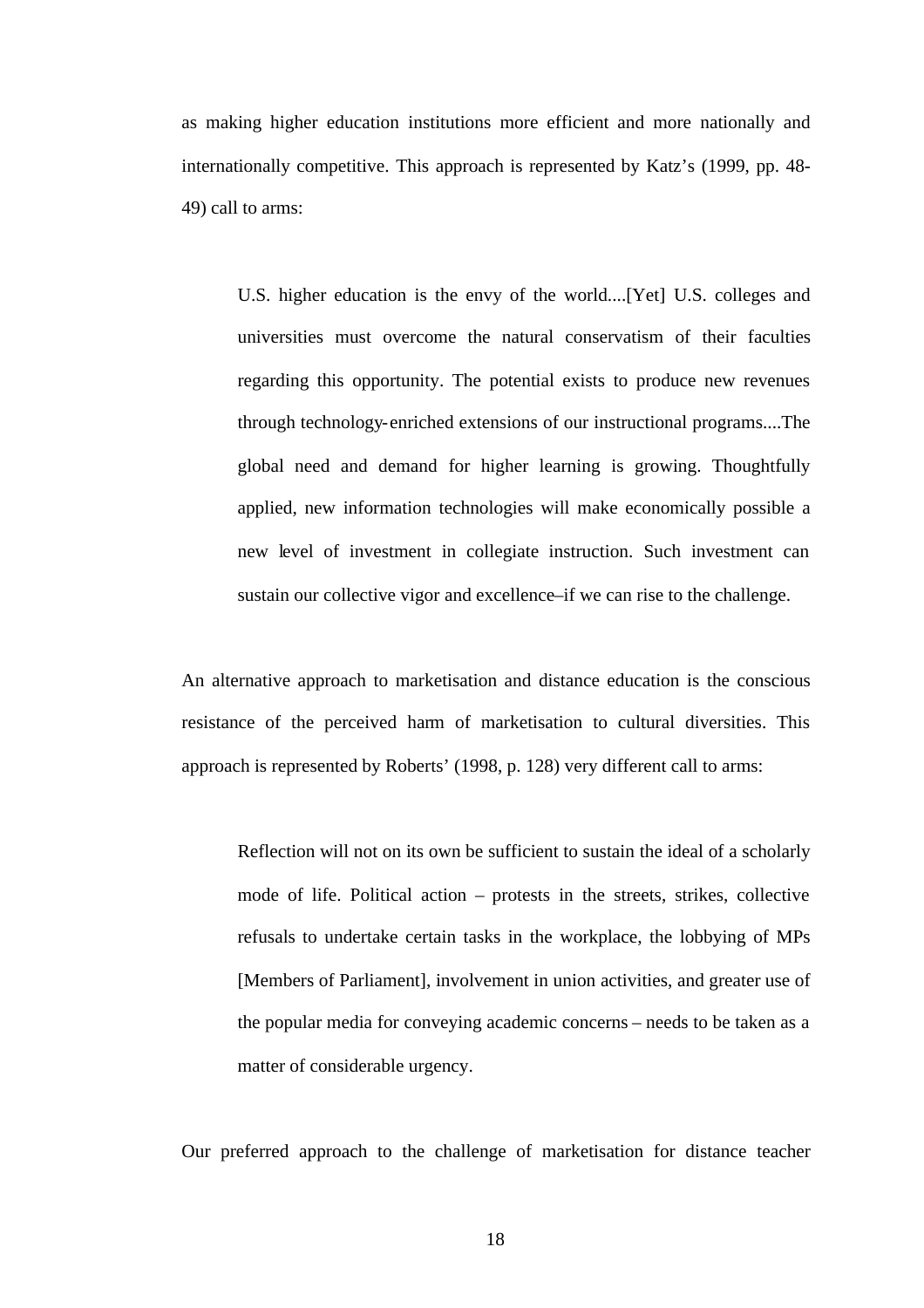education is that of critique using critically and reflectively the norms and values of scholarship to respond to and initiate action in relation to marketisation on a 'case by case' basis. What we have in mind here is something akin to Holt and Thompson's (1998, pp. 223-224) account of "the nexus between competition and collaboration" in managing information technologies in open and distance higher education. For example, we take their point that "Competition and collaboration in the IT field in higher education are not oppositional, mutually exclusive forces" (p. 224) – although we are less sanguine than they that these forces "will continue to interact in complex and, on balance, beneficial ways in the system overall" (p. 224). So once again marketisation and its critique constitute landmarks in distance teacher education with which practitioners must engage in order to establish such landmarks' status as opportunities or threats as the practitioners navigate their courses through the sea of distance teacher education.

#### Perspectives from Australia

There are currently conflicting demands and mixed messages in relation to the influence of marketisation and competition on distance teacher education. On the one hand, with seemingly shrinking government funding and moves towards national university 'league tables' based on research and teaching, workers in that field are constantly exhorted to achieve 'more with less', and moreover to find new sources of funding. Terms associated with this discourse include 'enterprise', 'innovation' and 'niche markets'. Often this discourse appears to work against the notion of collaboration across universities or even across faculties and divisions within the same university; certainly this applies in the area of program design and implementation. This seems to derive from the assumption that workers in other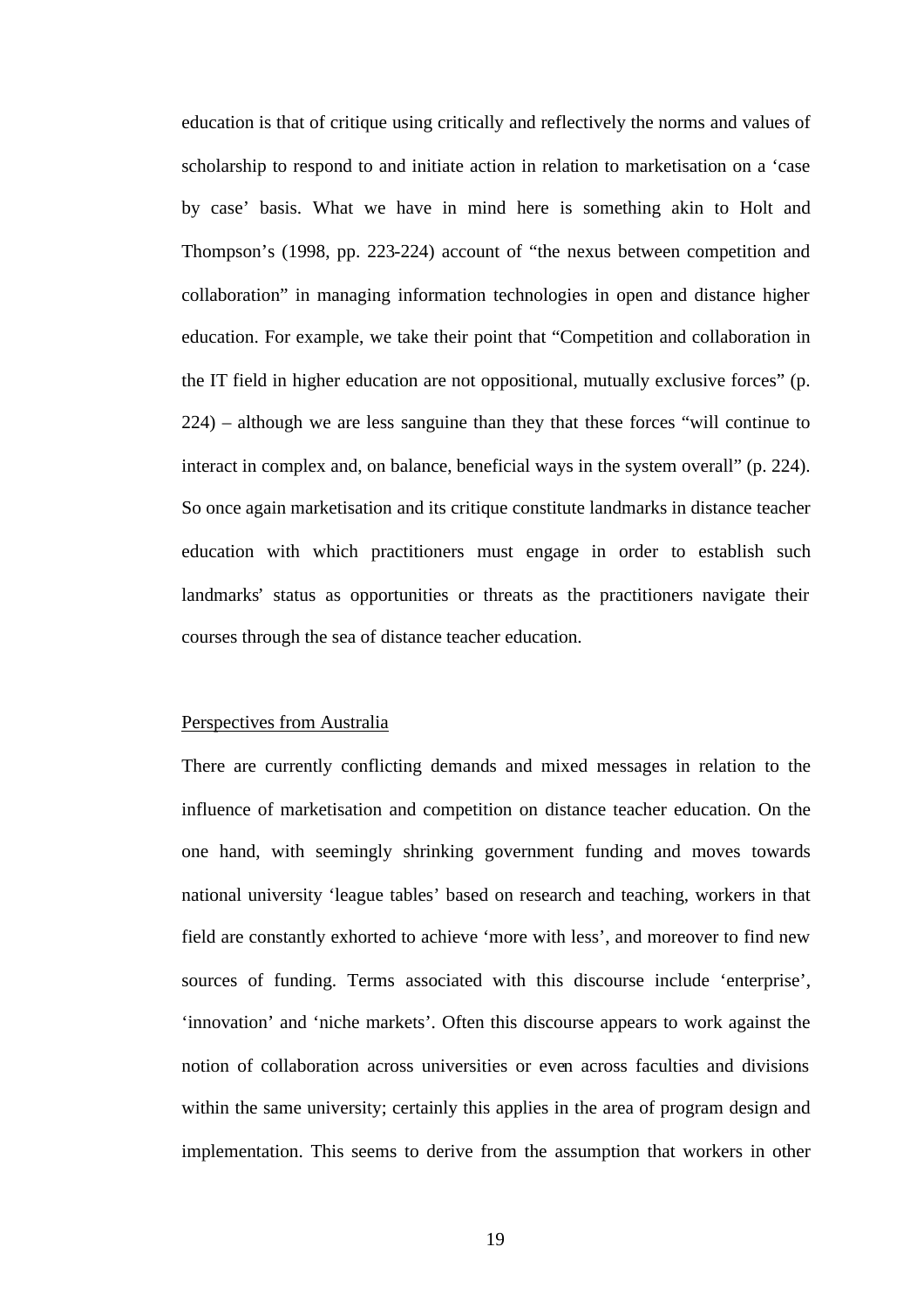sectors are automatically our competitors, and we must work faster and harder to ensure that our product is cheaper than, but of comparable quality to, theirs.

On the other hand, opposing forces constrain enormously the extent to which distance teacher educators can actually display 'enterprise' and 'innovation' in their working lives. It is almost as though those who want to see us working more efficiently and competitively are withholding from us the skills and tools necessary for such a task. For example, for teachers who will be working in secondary schools, technical and further education colleges and industry training environments, there is a marked de-differentiation in program design and implementation strategies which makes competitive marketisation a difficult goal to achieve. Two key influences are at work here.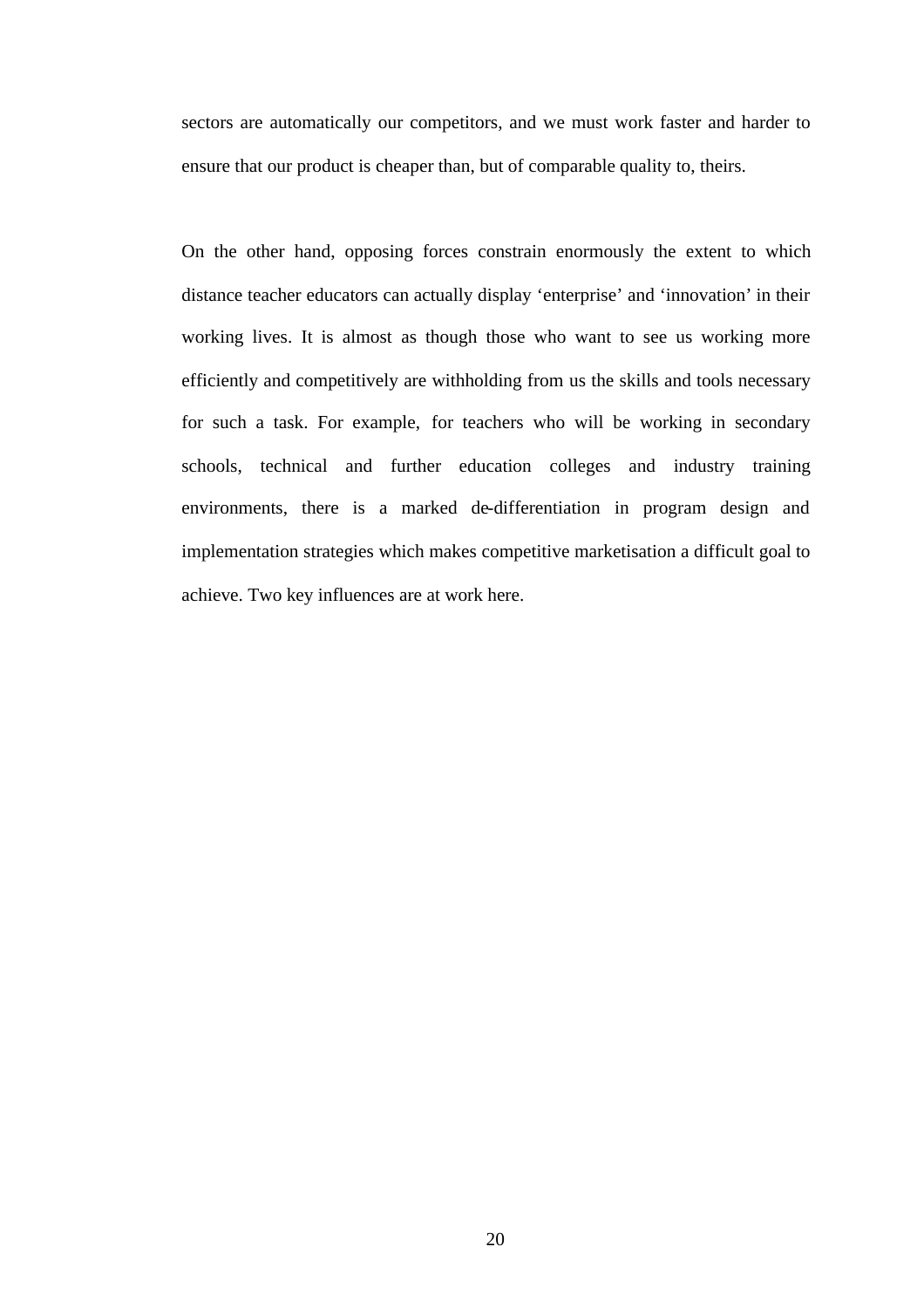Firstly, there are the federally controlled government funding profiles that ensure parity of funding per whole or fractional enrolment across universities. In practice, this has meant that funding for innovative design and delivery options has to be found from other sources. Secondly, universities are answerable to professional associations (such as the Queensland Board of Teacher Registration), teacher unions (both public and private sectors) and industry training advisory boards (ITABs). Taken together, these two influences have worked towards a reduction in difference in program design and implementation.

#### Perspectives from China

Previously the government supplied most of the funds for pre-service teacher training through face-to-face instruction. Now, following the trend of lifelong learning being embraced by an increasing proportion of Chinese citizens, it is necessary to develop more and more high quality distance education courses for inservice teacher training. The government is unable to meet all these demands, with the result that it is concentrating on funding the construction of high speed electronic infrastructure throughout China. At the same time, the government is encouraging universities to obtain investment from other sources to start or enlarge their distance education offerings. Since 1998, a growing number of universities has collaborated with large companies, both Chinese and international, to deliver their courses through the new communication technologies.

Simultaneously with these developments, the Chinese government has steadily decreased the constraints on universities supplying distance education courses. Consequently, students have benefited from having access to an increasingly

21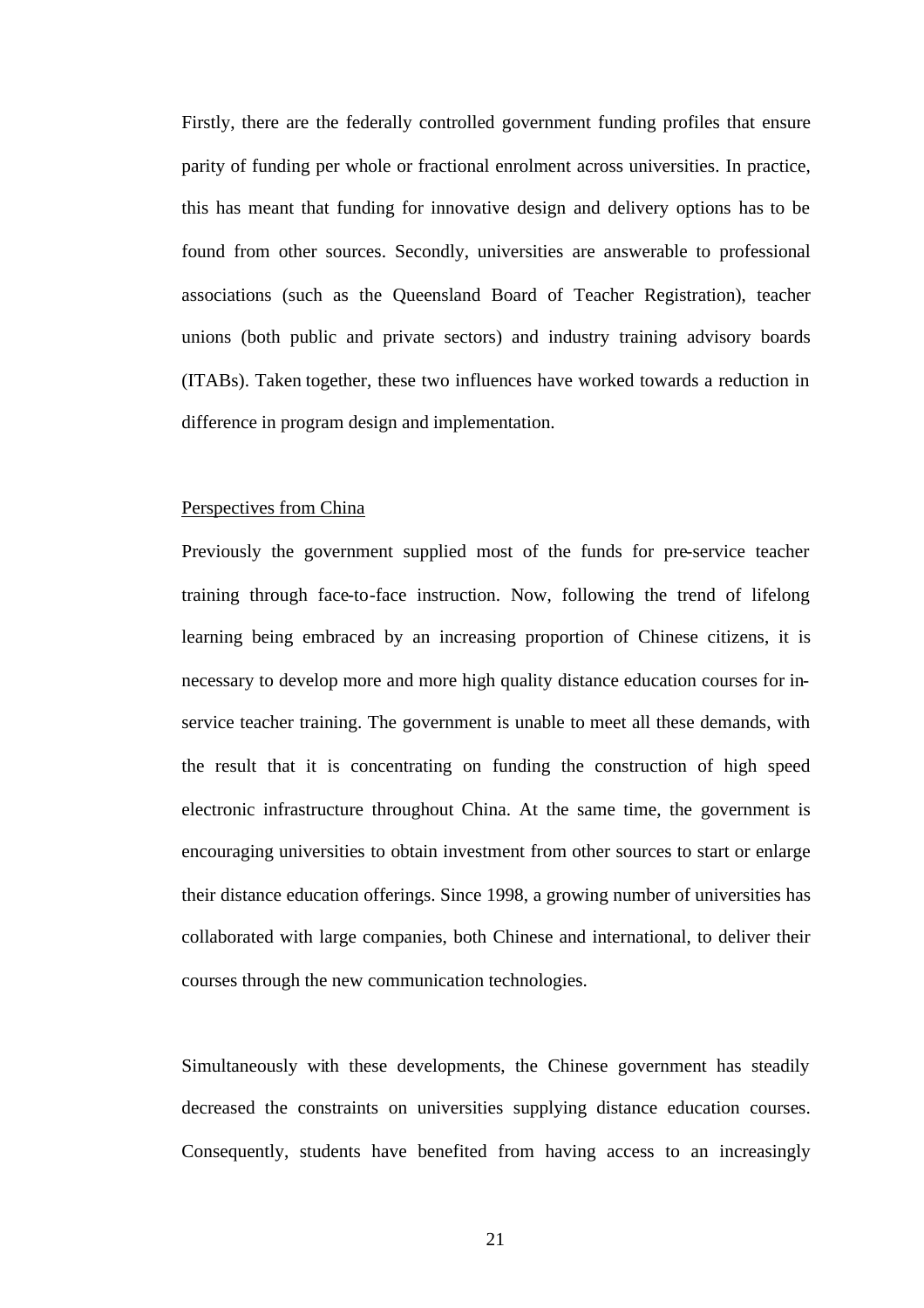flexible and responsive set of options. They can more readily select their preferred courses and the accompanying technologies. Many Chinese students have enrolled in courses such as MBAs from other countries. Indeed, some foreign governments (including Australia) have identified China as a huge potential distance education market. This helps to explain why so many large firms are interested in distance education at present, with many such companies using distance education as the most cost effective means of staff development.

Thus marketisation has meant that Chinese distance education is no longer the preserve of educators. They have been joined by large companies and private providers. Sometimes this has caused difficulties in implementation, with educators' emphasis on meeting students' needs not always sitting harmoniously beside companies' concerns with maximising revenue. Achieving the appropriate balance between educational effectiveness and cost efficiency is a very important issue in contemporary Chinese distance education, with significant potential implications for the relationship between universities and the broader society.

In this scenario, marketisation of distance teacher education programs in both Australia and China becomes an even greater challenge. If essentially the same 'product' with similar delivery strategies and outcomes is being offered in an educational market place, there is little real choice for purchasers of this product, that is, students. For people working within the field of distance teacher education, the factors restricting such choice are not of their making and often leave very little room for manoeuvre. At the same time, many distance teacher educators are doing their utmost to position their respective programs as competitively attractive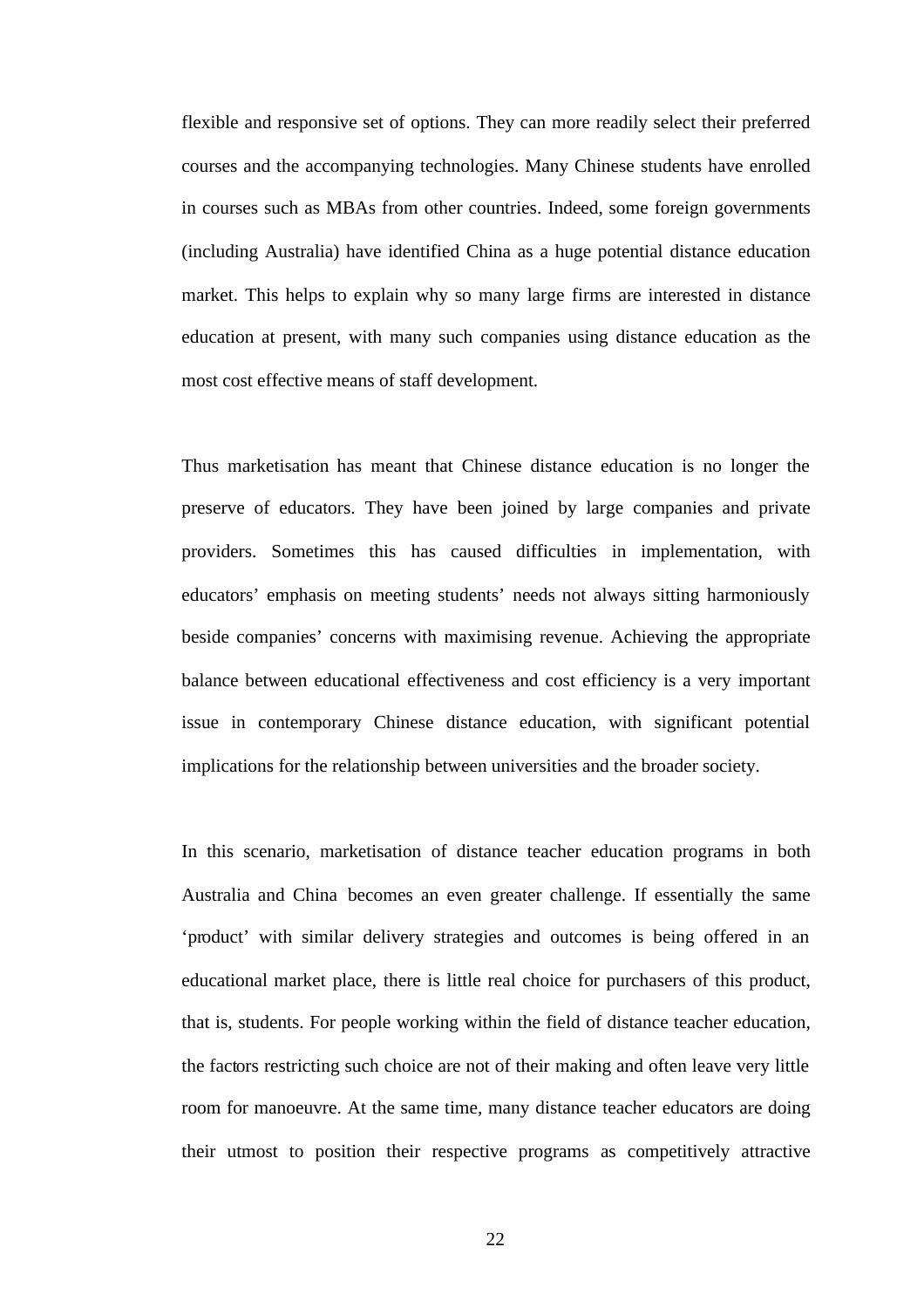without infringing their professional sense of the integrity of such programs.

## **CONCLUSION**

This paper has interrogated the influence of three forces – globalisation, dedifferentiation and marketisation – on the work of distance teacher educators in two institutions: Central Queensland University in Australia and the Beijing Normal University in China. We have conceptualised these forces, not as inherently positive or negative, but rather as landmarks in the sea of distance teacher education around which workers in that field need to navigate. In doing so, we have emphasised the agency of such workers as they search for ways to maximise the learning benefits of distance education for their students and thereby enhance their own professional satisfaction with the work that they are doing.

For us, one of the keys to maximising such satisfaction lies in engaging in the kind of international comparative bearings that we have pursued on a preliminary basis in this paper. That is, we contend that mapping the diversity, as well as the commonalities, of responses to influences such as those interrogated here can assist in evaluating existing options and identifying new ones as all universities seek to come to grips with the changing scenario in higher education around the world.

One crucial outcome of this approach is likely to be a greater array of navigational tools at the disposal of distance teacher educators. Here we endorse the position of Rowan, Evans and Bartlett (1997, p. 138):

23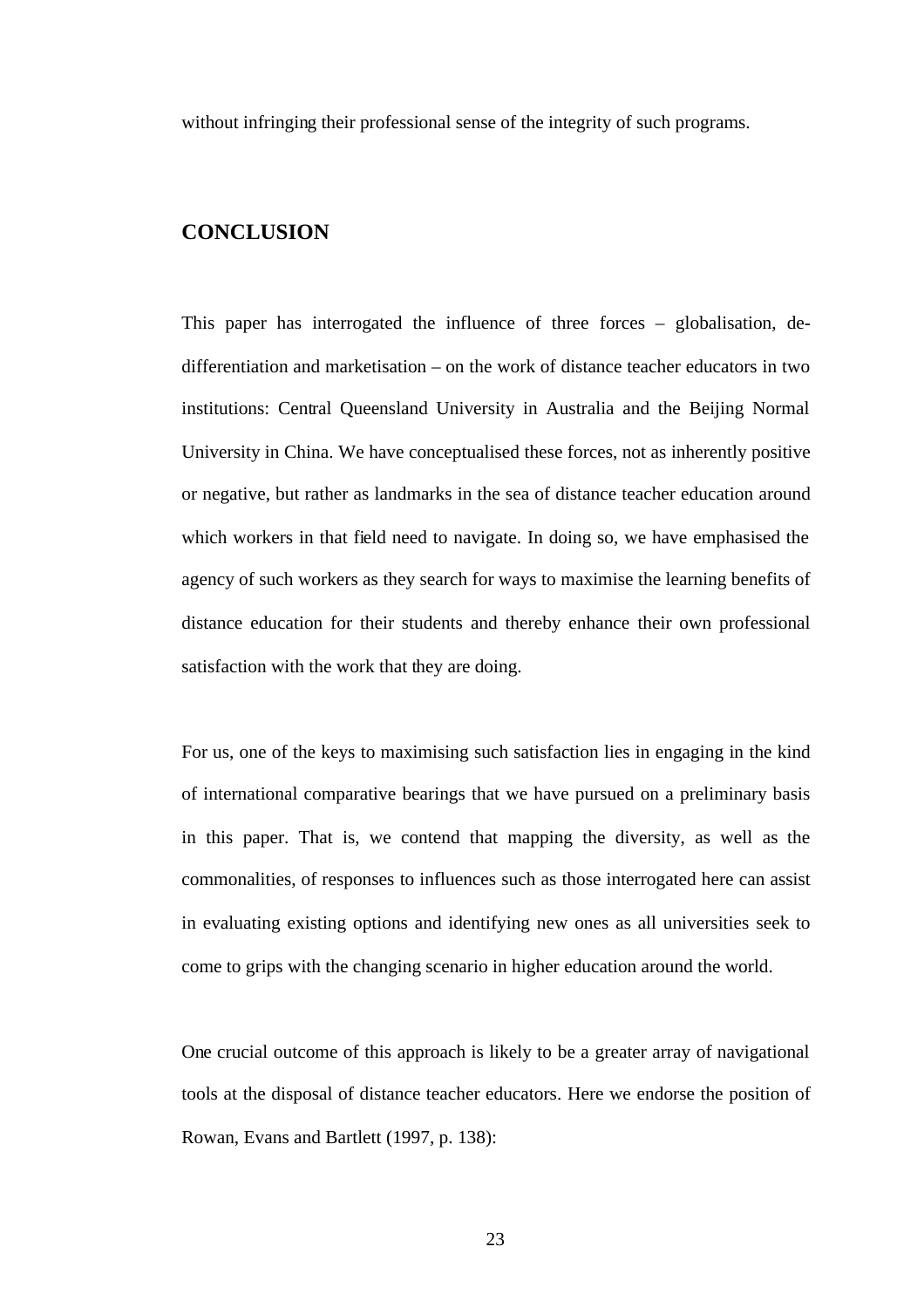[In engaging with globalisation, localisation and open and distance education] Remaining aware of the differences between each territory encountered on a particular line of flight is one way to minimise the risk of an accidental invasion. Reflecting on the impact that one has on a landscape that one traverses is another. In both instances, it is an ability to think consciously about where one has been, to plan carefully where one is going, and to remain sensitive to who and what will be (en)countered on the way which may make for productive journeys.

From our perspective, "productive journeys" need to be guided by a wide range of navigational tools capable of deployment in settings as varied as CQU and BNU, and in engagement with influences as complex and dynamic as globalisation, dedifferentiation and marketisation.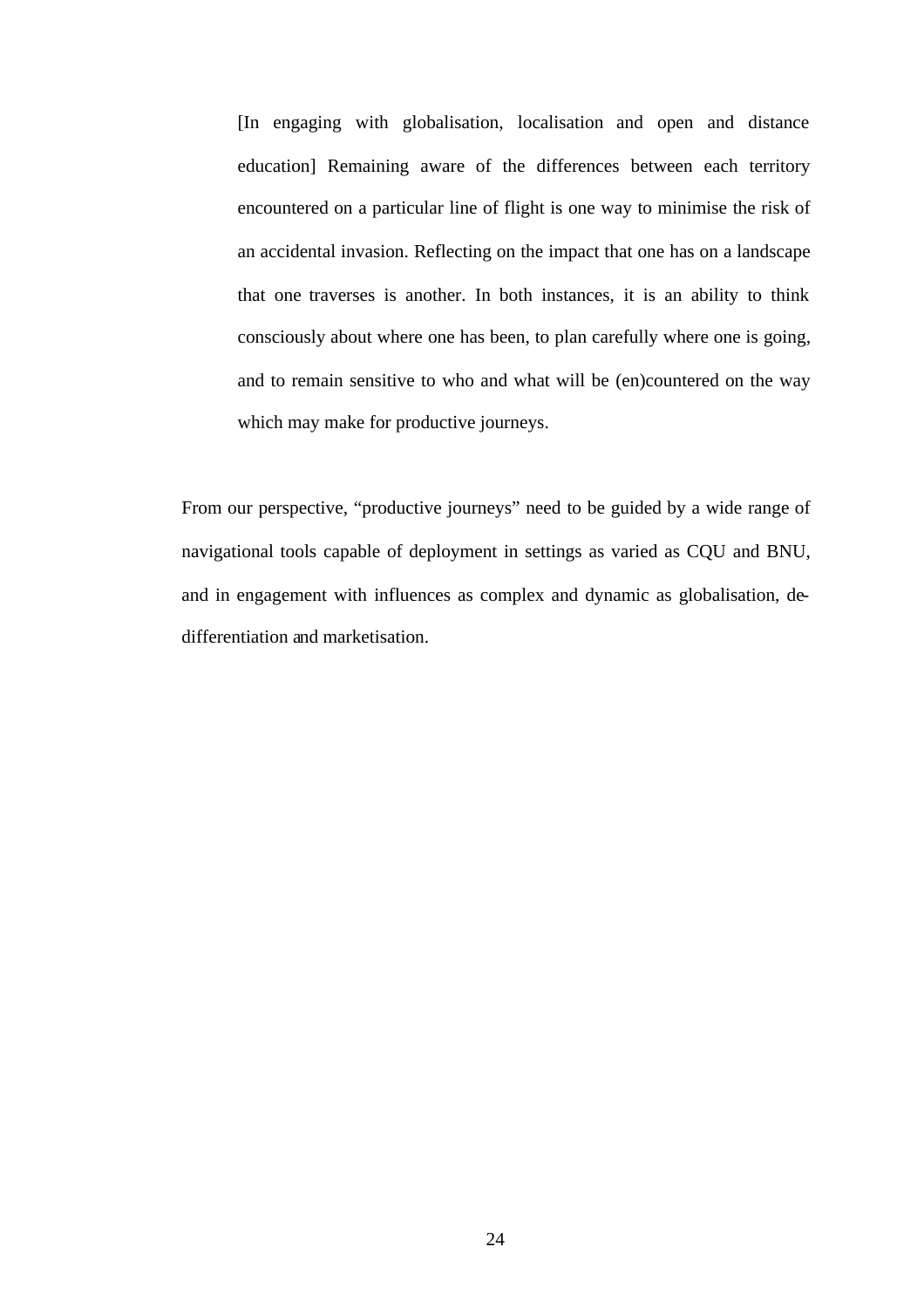## **ACKNOWLEDGMENTS**

This article is a significantly revised version of three separate invited seminar papers presented at the College of Education at Hanyang University in Seoul, Republic of Korea on 2 December 1999. The authors are grateful to Professor Sung-Ho Kwon at Hanyang University for arranging the seminar, and to audience members for their helpful questions. Mssrs. Bryan Cranston, Ken Diefenbach and Bruce Zimmer provided relevant background information about Central Queensland University, while Ing. Emilio A. Anteliz generously shared his technical knowledge. The article benefited considerably from the feedback of two anonymous referees, while the journal's Chief Editor was efficient and encouraging in equal measure.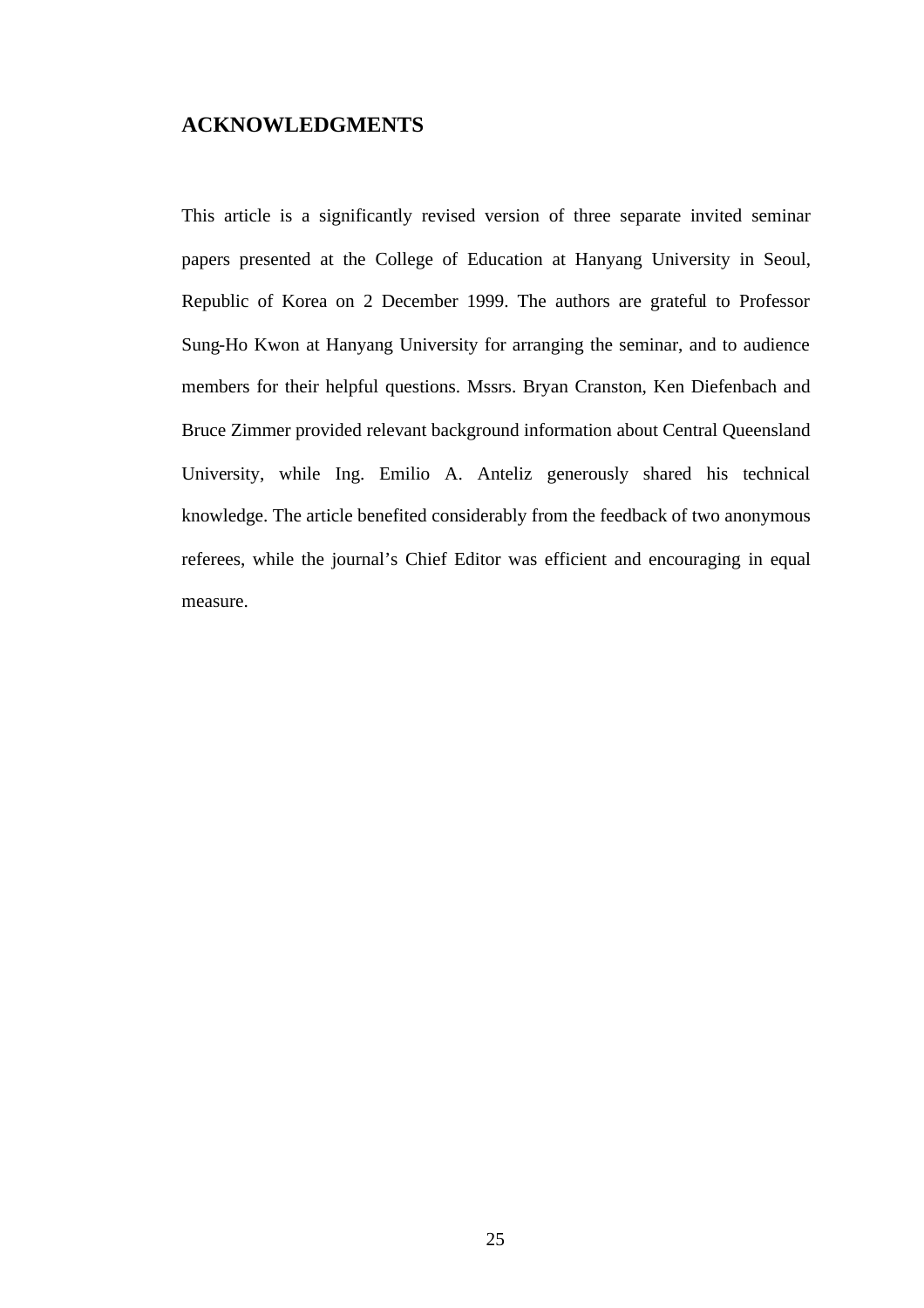#### **REFERENCES**

Bhabha, H. (1994). *The location of culture.* London, UK: Routledge.

- Campion, M. (1997). Distance education and de-differentiation., In J. Osborne, D. Roberts & J. Walker (Eds.), *Open, flexible and distance learning: Education and training in the 21st century* (pp. 58-63). Launceston, Tas: Open and Distance Learning Association of Australia.
- Chen, L. (1999). The distance education in China: Application example of radio and television in high education. In *The role of educational broadcasting and multimedia for education in the new millennium* (pp. 33-41). Pusan, Republic of Korea: Pusan University, the Korean Society for the Study of Educational Broadcasting and the Korean Society for Educational Technology
- .Chen, L. & Chen, Q. (1999). The educational technology in distance education: A case study of real-time in-service distance training by audio-graphic conference. In *The trend of cyber education* (pp. 24-31). Seoul, Republic of Korea: Hanyang University.
- Du Gay, P. (1994). Making up managers: Bureaucracy, enterprise and the liberal art of separation. *British Journal of Sociology, 45*(4), 655-672.
- Edwards, R. (1994). From a distance? Globalisation, space–time compression and distance education. *Open Learning, 9*(3), 9-17.
- Edwards, R. (1995). Different discourses, discourses of difference: Globalisation, distance education and open learning. *Distance Education, 16*(2), 241-255.
- Evans, T. D. (1995). Globalisation, post-Fordism and open and distance education. *Distance Education, 16*(2), 256-269.

Evans, T. D. (1997). '(En)countering globalisation: Issues for open and distance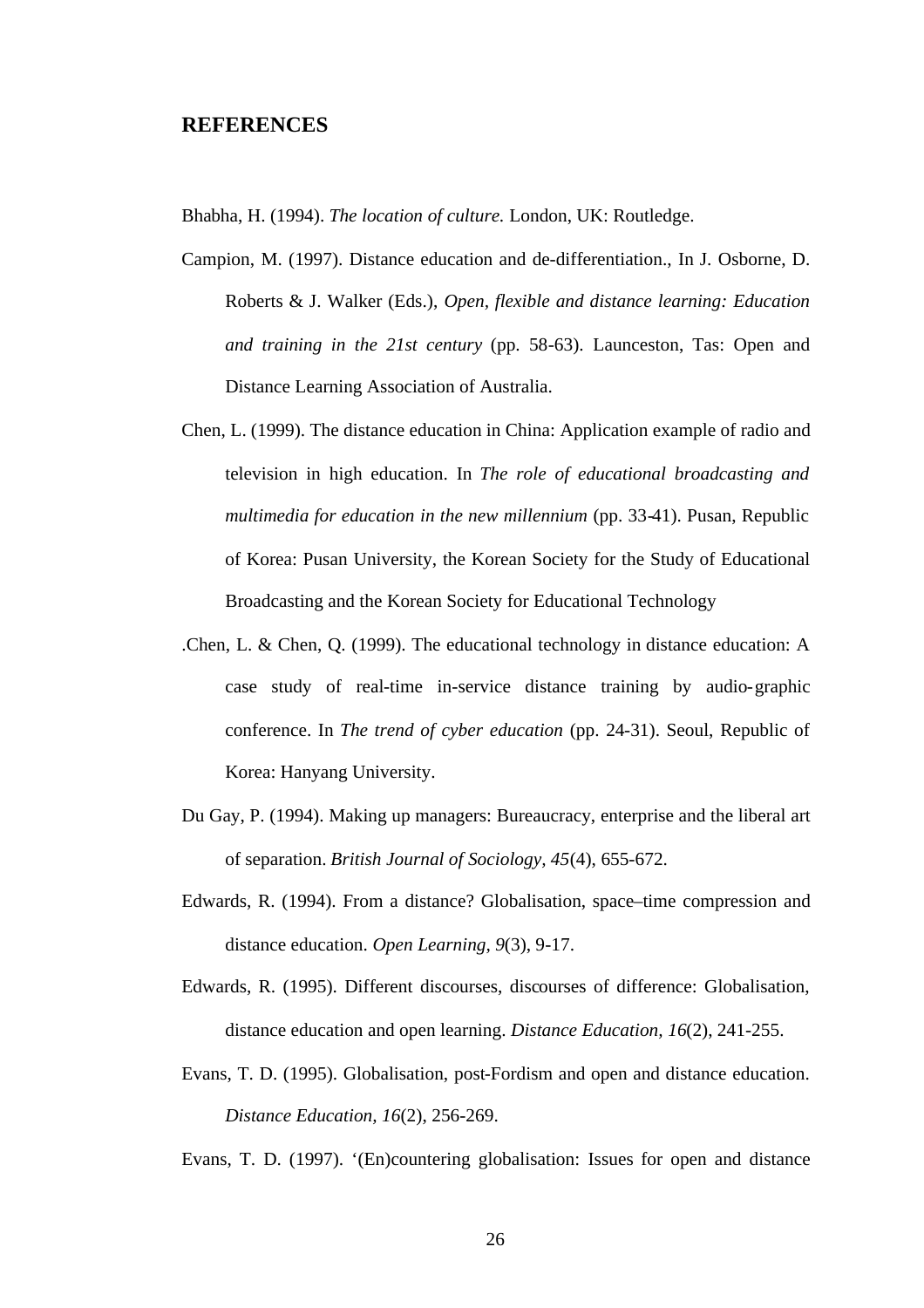education. In L. O. Rowan, V. L. Bartlett & T. D. Evans (Eds.), *Shifting borders: Globalisation, localisation and open and distance education* (pp. 11- 22). Geelong, Vic: Deakin University Press.

- Field, J. (1995). Globalisation, consumption and the learning business. *Distance Education, 16*(2), 270-283.
- Guiton, P. (1999). Reflective practice and lifelong learning. In K. Harry (Ed.), *Higher education through open and distance learning* (pp. 48-56). London, UK: Routledge.
- Harreveld, R. E. (1999a). Distance education in an Australian context: Issues in the design and delivery of teacher education programs. In *The trend of cyber education* (pp. 9-21). Seoul, Republic of Korea: Hanyang University.
- Harreveld, R. E. (1999b). Multi-mode delivery of educational programs in regional, rural and remote Australia. In *The role of educational broadcasting and multimedia for education in the new millennium* (pp. 11-18). Pusan, Republic of Korea: Pusan University, the Korean Society for the Study of Educational Broadcasting and the Korean Society for Educational Technology.
- Holt, D. M. & Thompson, D. J. (1998). Managing information technology in open and distance higher education. *Distance Education, 19*(2), 197-227.
- Katz, R. N. (1999). Competitive strategies for higher education in the information age. In R. N. Katz and associates (Eds.), *Dancing with the Devil: Information technology and the new competition in higher education* (pp. 27-49). San Francisco, CA: Jossey-Bass.
- Kwon, S.-H. & Danaher, P. A. (1999). Open and distance higher education in Korea and Australia: Exploring and understanding cultural diversities. In *The new educational frontier: Teaching and learning in a networked world: 19th*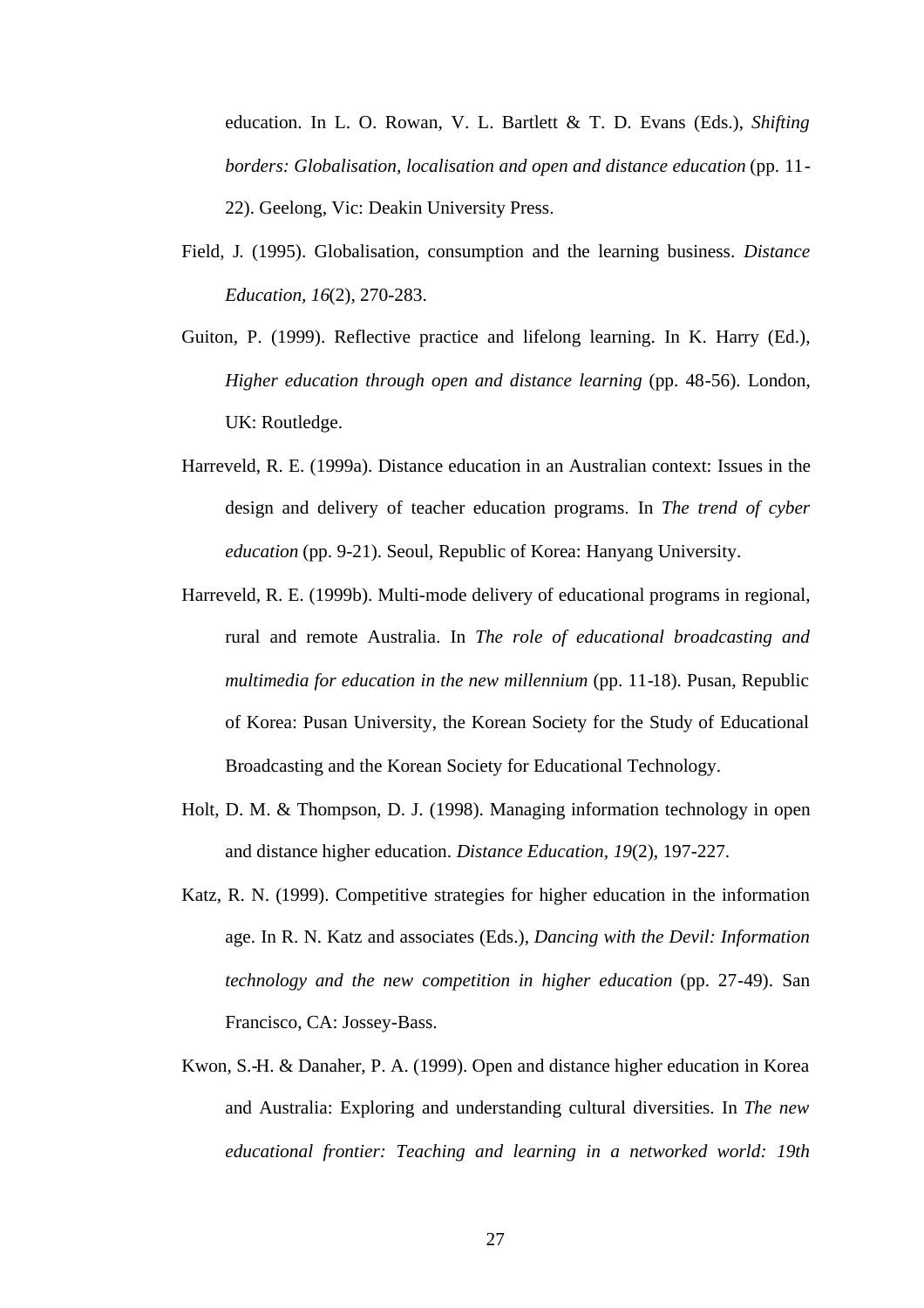*world conference on open learning and distance education Vienna, June 20- 24, 1999*. Vienna, Austria: International Council for Distance Education.

- Lepani, B. (1998). Adult literacy the challenge of the digital age. Keynote address presented at the Australian Council of Adult Literacy  $21<sup>st</sup>$  National Conference, 'Literacy on the line', Adelaide, 24-26 September.
- Lyotard, J.-F. (1984). *The postmodern condition: A report on knowledge.* Manchester, UK: Manchester University Press.
- Marginson, S. (1997). How free is academic freedom? *Higher Education Research & Development, 16*(3), 359-369.
- Moran, L. & Myringer, B. (1999). Flexible learning and university change. In K. Harry (Ed.), *Higher education through open and distance learning* (pp. 57- 51). London, UK: Routledge.
- Nunan, T. (1999). Predicting new territories and structures distance education in the new millennium. In *Open, flexible and distance learning: Challenges of the new millennium*. Geelong, Vic: Open and Distance Learning Association of Australia.
- Pendell, S. (1997). Teaching interculturally: Crossing cultural frontiers in education. In F. Nouwens (Ed.), *Distance education: Crossing frontiers: Keynote papers from the 12th biennial forum of the Open and Distance Learning Association of Australia. Vanuatu: September 1995* (pp. 25-28). Rockhampton, Qld: Central Queensland University, Rockhampton.
- Roberts, P. (1998). Scholarly life in virtual universities. In M. Peters & P. Roberts (Eds.), *Virtual technologies and tertiary education* (pp. 111-133). Palmerston North, NZ: Dunmore Press.

Rowan, L. O., Bartlett, V. L. & Evans, T. D. (Eds.) (1997). *Shifting borders:*